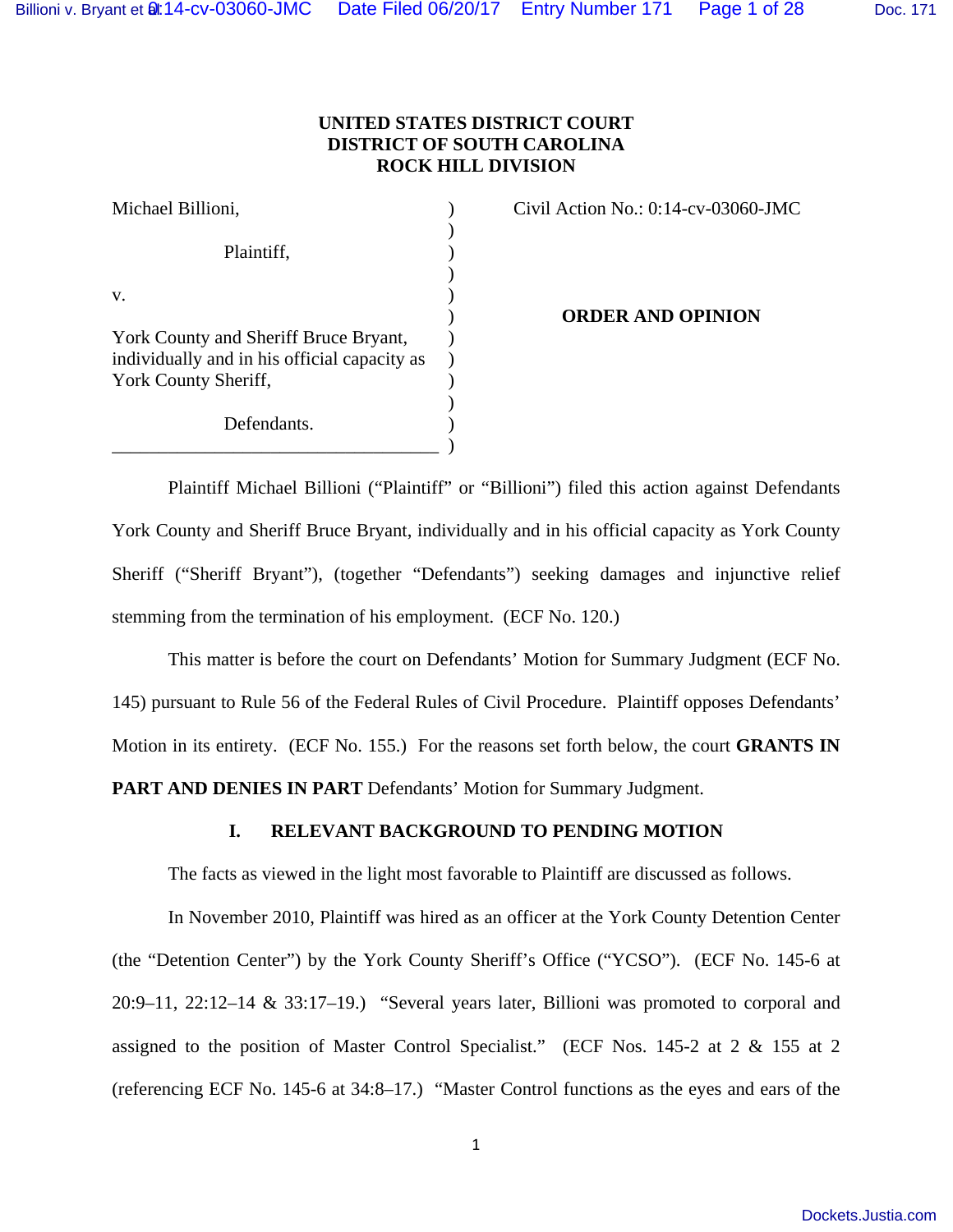Detention Center and controls access to various areas within it." (ECF Nos. 145-2 at 2 & 155 at 2 (referencing ECF No. 145-6 at 32:6–20.) "In that position, Billioni was in a central control area and had access to the video system in the Detention Center." (ECF Nos. 145-2 at 2 & 155 at 2 (referencing ECF No. 145-6 at 32:6–20.) Therefore, Plaintiff had "access to the cameras that record activities in the jail." (ECF No. 155 at 3 (referencing ECF No. 145-6 at 227).)

 Early on the morning of Sunday, October 20, 2013, an inmate named Joshua Grose ("Grose") died while being held in the Detention Center. Later that afternoon, the YCSO's public information officer, Trent Faris, held a press conference, which Plaintiff watched while off duty. (ECF No. 145-6 at 44:11–25.) Faris provided the following statement regarding the Grose incident:

Good afternoon. My name is Trent Faris, Public Information Officer for the York County Sheriff's Office. To my right is Deputy Kim Morehouse, she's the assistant public information officer and our crime prevention officer. Today I'm going to give you some more information about the events that took place Friday night and throughout the weekend by Joshua Matthew Grose in a case involving him. On Friday night shortly after 11 p.m., Joshua Matthew Grose was booked into the York County Detention Center for charges of murder, attempted murder, and grand larceny. From that time he was booked into the Detention Center, Mr. Grose was very uncooperative with Detention Center officers and staff. Early this morning, Mr. Grose attempted to drown[] himself in his cell toilet and he also hit his head on his cell wall several times. Detention - - detention officers restrained Mr. Grose by putting him in a resiltraining chair for his safety, other inmates' safety and detention officer safety. Once in the chair, Mr. Grose was still very combative and kept hitting his head on the back of the chair, restraint chair. Officers then attempted to place a helmet on Mr. Grose's head to prevent him from further injury. At that time, officers noticed a laceration on the back of Mr. Grose's head. EMS was called to assess his injuries. This - - this was at approximately between 1:20 a.m. and 1:46 a.m. this morning. Mr. Grose was so combative and aggressive, a full medical exam could not be performed at the time. According to the EMS crew, the lacerations did not require stitches, so the decision was made not to transport him to the hospital. At 2:20 a.m., during normal rounds, detention officers found Mr. Grose unresponsive. CPR was immediately performed and EMS was called back to the Detention Center at 2:20 a.m. CPR was performed at  $2:20 - 2:20$  a.m. to  $2:29$  a.m. And according to EMS, it appears that Mr. Grose was in cardiac arrest when they arrived the second time. He was then transported to Piedmont Medical Center where CPR was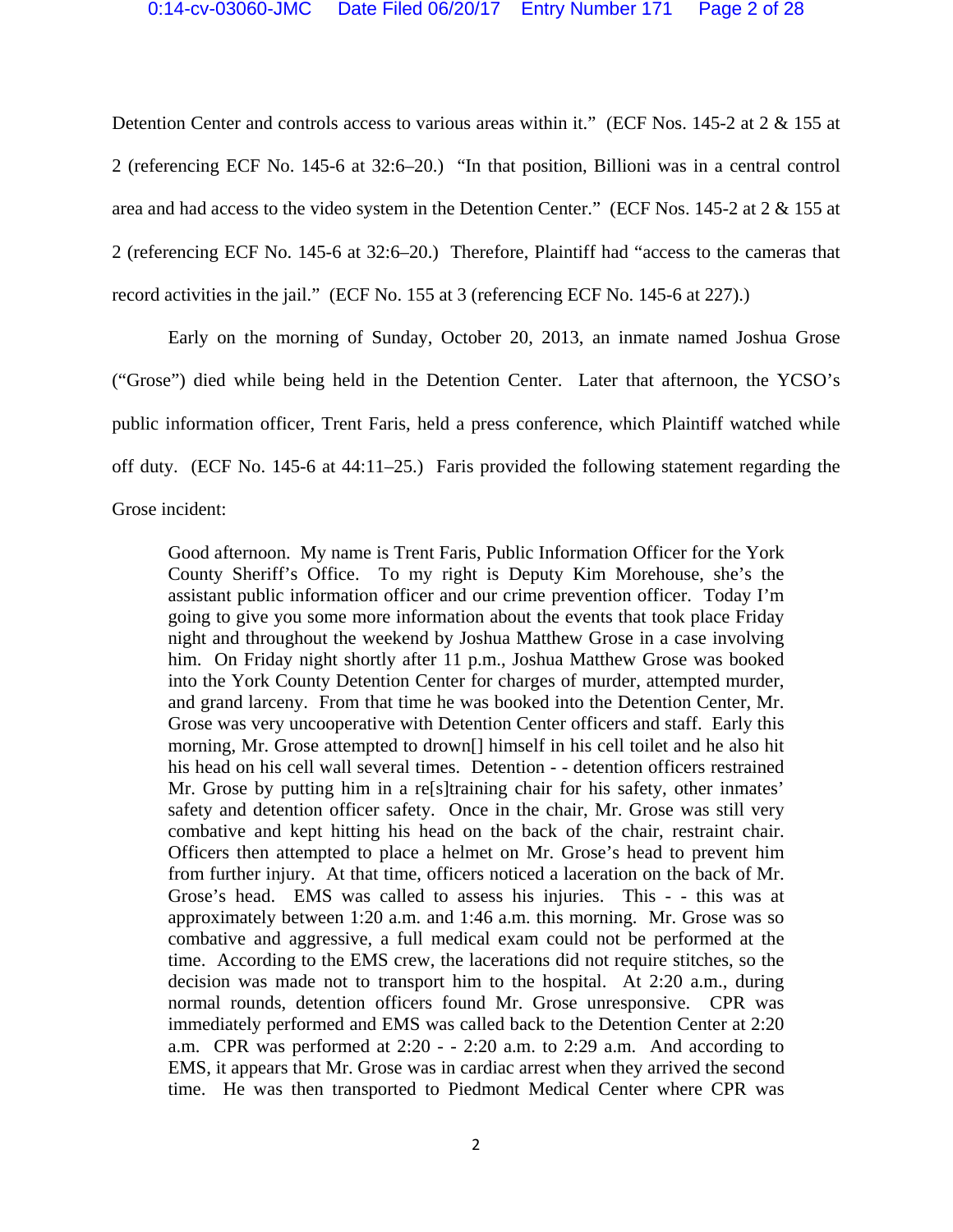performed from here until there. Joshua Matthew Grose was pronounced dead shortly thereafter this morning at the emergency room at 3:05 a.m. An autopsy will be performed on Mr. Grose tomorrow, Monday, October 21st. The State Law Enforcement Division or SLED is investigating. Currently, there are 369 inmates housed in the York County Detention Center and we had 20 officers on duty last night. As far as the investigation from Friday night's incident, I have incident reports and warrants for you. I'll give those to you later, but just a quick synopsis of what took place Friday night. We believe that in an attempt to steal Mrs. Thomas' vehicle, Grose struck her with the vehicle as he was leaving. Grose then goes to Mrs. Grose, the second victim's house, and physically assaults her and hits her also with the car. In the process, he also assaulted a third victim. We're still trying to get the motive of why this took place on Friday night and we don't want to speculate on the motive until all the facts are gathered in the case. We don't have much else to say, but I'll take a few questions at this time.

 (ECF No. 145-10 at 56:21–59:21.) In response to a question regarding whether any officers would be placed on administrative leave, Faris answered "[a]ll our officers, detention officers, did exactly what they were supposed to do last night" regarding the incident involving Grose. (ECF No. 145-10 at 61:9–14.)

 Plaintiff "was not on duty when Grose died, he returned to work his shift at 5:30 pm the next day, Monday, October 21, 2013." (ECF No. 155 at 3 (referencing ECF No. 145-6 at 41:6– 18).) Because he did not believe Faris' report of propriety by the Detention Center's officers (ECF No. 145-6 at 49:15–25), Plaintiff watched the recording of the Grose incident several times and concluded that he "saw a struggle with an inmate that turned into [correctional officer] James Moore punching this inmate 12 times." (Id. at 47:14-48:4.) Additionally, Plaintiff was concerned with the method used by correctional officers to secure a protective helmet on Grose's head and the taser setting that was used during the incident and that EMS came in and did not lay a hand on Grose. (Id. at 50:20–55:10.) Plaintiff expressed his concerns to his partner, Paul Aube. (Id. at 56:13–25.)

 At home after work on the morning of October 22, 2013 (id. at 70:1–17), Plaintiff told his wife what he saw on the video of Grose, i.e., that he was "struck 12 times[] in the course of the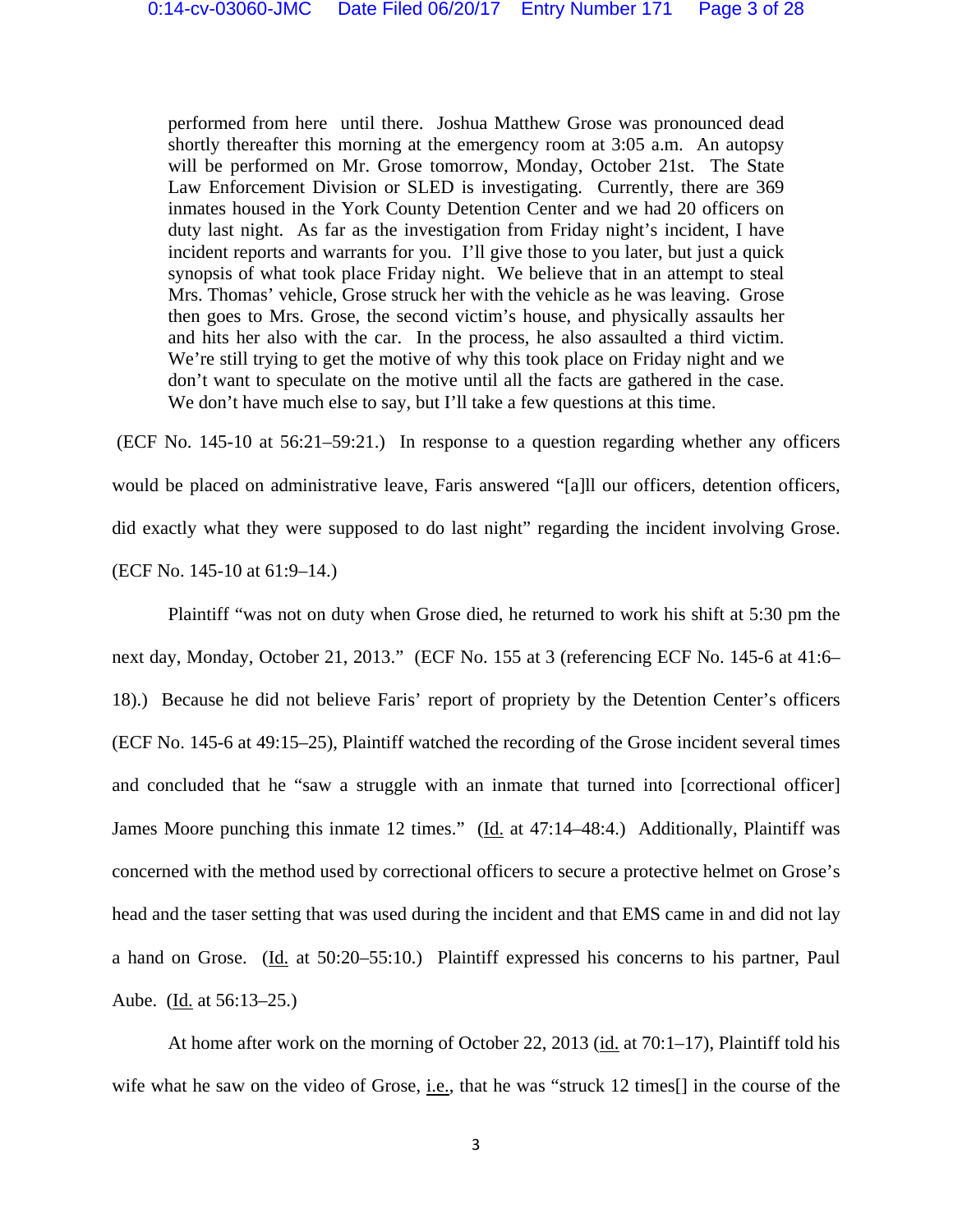incident that led to his death" and "that other officers<sup>1</sup> were there and did nothing." (Id. at 65:2– 22.) Plaintiff's wife worked as a research analyst<sup>2</sup> for WCNC, the NBC affiliate in Charlotte, North Carolina. (Id. at 70:18–20.) After the conversation with Plaintiff, Plaintiff's wife emailed details about the Grose incident to unspecified individuals at WCNC. (Id. at 76:5–77:2.)

 After Plaintiff's wife conveyed information regarding Grose to WCNC, Stuart Watson, a reporter from the television station, sent a request pursuant to the Freedom of Information Act ("FOIA") to the YCSO. (ECF No. 145-10 at 70:1–72:11.) In addition, Watson contacted Kristie Jordan, Sheriff Bryant's general counsel, making inquiries that conveyed detailed information about the Grose incident and suggested criminal conduct by the Detention Center's officers. (ECF No. 145-8 at 106:2–108:1; see also ECF No. 145-7 at 74:19–75:5.) After hearing about Watson's requests for information, Sheriff Bryant became concerned about allegations of criminal conduct by the Detention Center's officers that he did not have knowledge of at the time. (Id.; see also ECF Nos. 145-8 at 113:11–20 & 145-9 at 6:23–10:11.) At a subsequent meeting in the afternoon of October 22, 2013, Sheriff Bryant "ordered his staff to look into the allegations and determine if there was a witness who saw something that had not been reported." (ECF No. 145-2 at 3 (referencing, e.g., ECF No. 145-7 at 77:1–78:25).)

 Because they knew Plaintiff's wife worked for WCNC, Chief Administrator James Arwood and Assistant Administrator Richard Martin decided to start the internal administrative investigation ordered by Sheriff Bryant by first interviewing Plaintiff. (ECF Nos. 145-6 at 95:4– 20 & 145-7 at 119:2–23.) Before beginning the interview, Martin and/or Arwood advised

<sup>1</sup> Plaintiff identified the other officers as Lieutenant Connie McMillan, Sergeant Lindsay Hinson, Sergeant J.T. Strait, and Officer James Moore. (ECF No. 145-6 at 71:25–72:3.)<br><sup>2</sup> As a research analyst, Plaintiff's wife was responsible for determining "how many people are

watching their TV station" and did not have a role in "feeding news stories to the reporters." (ECF No. 145-6 at 70:18–71:3.)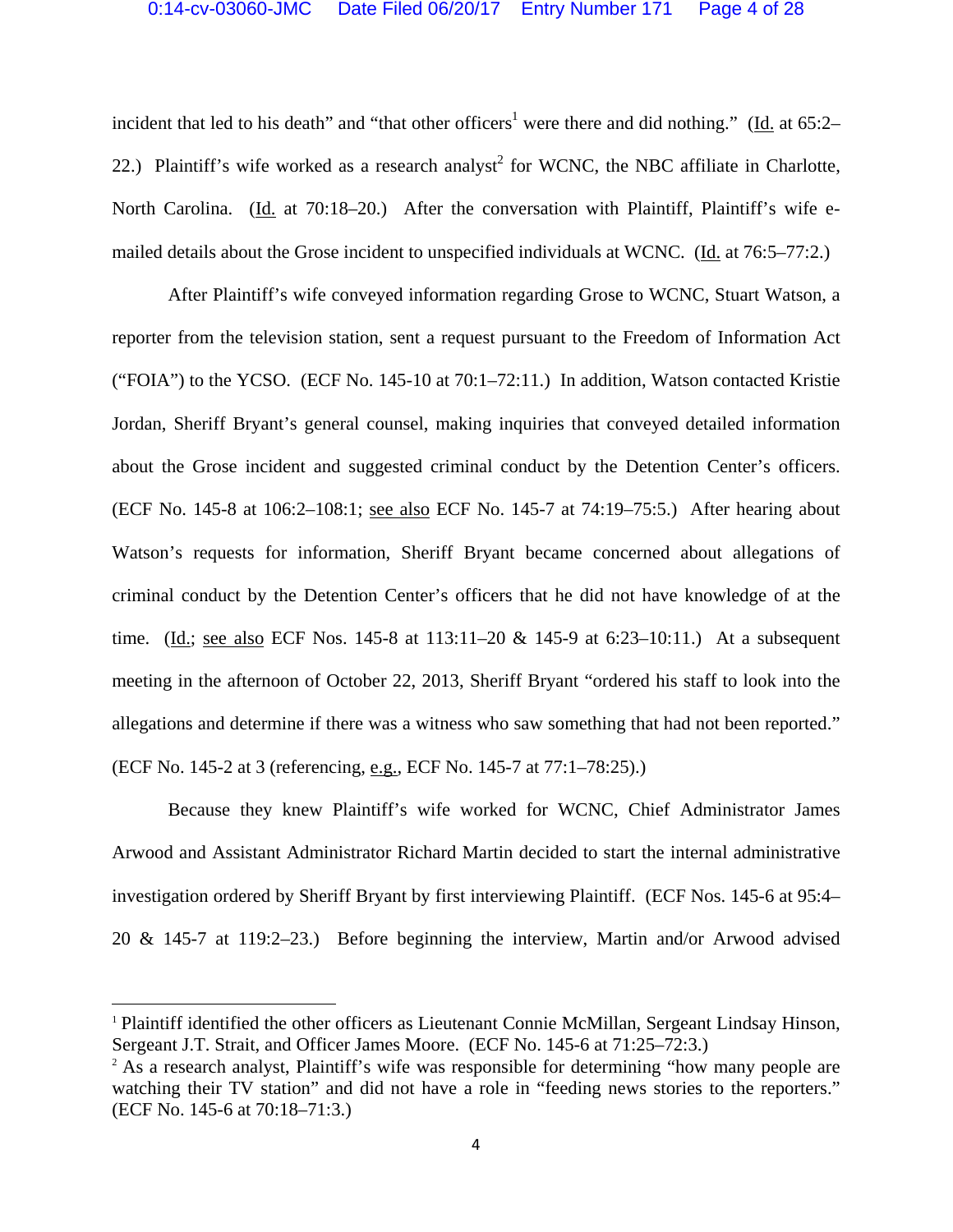#### 0:14-cv-03060-JMC Date Filed 06/20/17 Entry Number 171 Page 5 of 28

Plaintiff that if he "refuse[d] in this administrative investigation to truthfully answer any questions related to your performance of your duties or to the fitness for your duties, you will be subject to departmental charges, which could result in your dismissal from the York County Sheriff's Office." (Id. at 97:5–12; see also ECF No. 145-6 at 244.) During the interview, Plaintiff admitted to watching the video of the Grose incident, but denied that he discussed the video with anyone outside of the YCSO. (ECF No. 145-6 at 99:12–101:4.) Plaintiff states that he did not tell the truth about what he told his wife because he was "scared of losing my job" and "afraid that I'd end up getting folded into a criminal investigation."<sup>3</sup> (Id. at 106:3–9.)

 At approximately 6:43 a.m. on the morning of October 23, 2013, Plaintiff sent Martin and Arwood an e-mail requesting that they contact him because he needed to tell them something. (Id. at 245.) At approximately 8 a.m., Plaintiff told Arwood that Plaintiff knew "that WCNC had the story about what was going on, what actually happened to Joshua Grose and that I could get them to stop it." (Id. at  $116:11-17 \& 117:16-24$ .) In response to Plaintiff, Arwood stated that he was not interested in stopping any story. (Id. at 118:3–9.) Later on at 1:29 p.m. on October 23, 2013, Plaintiff sent Martin and Arwood an e-mail stating that Plaintiff "need[ed] to get something off my conscience . . . ." (Id. at 251.) Thereafter, at 3:13 p.m., Plaintiff sent Martin and Arwood the following e-mail:

I wanted to talk to you over the phone about this situation but I realize that you both may be busy so I will not take up much of your time. I am responsible solely for the mess this has created and I accept full responsibility for my actions. I did tell my wife things that were in that video and in turn she, without my knowledge

(ECF No. 145-6 at 107:1–6.)

<sup>&</sup>lt;sup>3</sup> Plaintiff further added:

I was afraid I was going to lose my job because their dirty little secret got out that everything didn't go down exactly the way it was supposed to go down. This officer beat the inmate. He had beaten inmates before, and now it's out.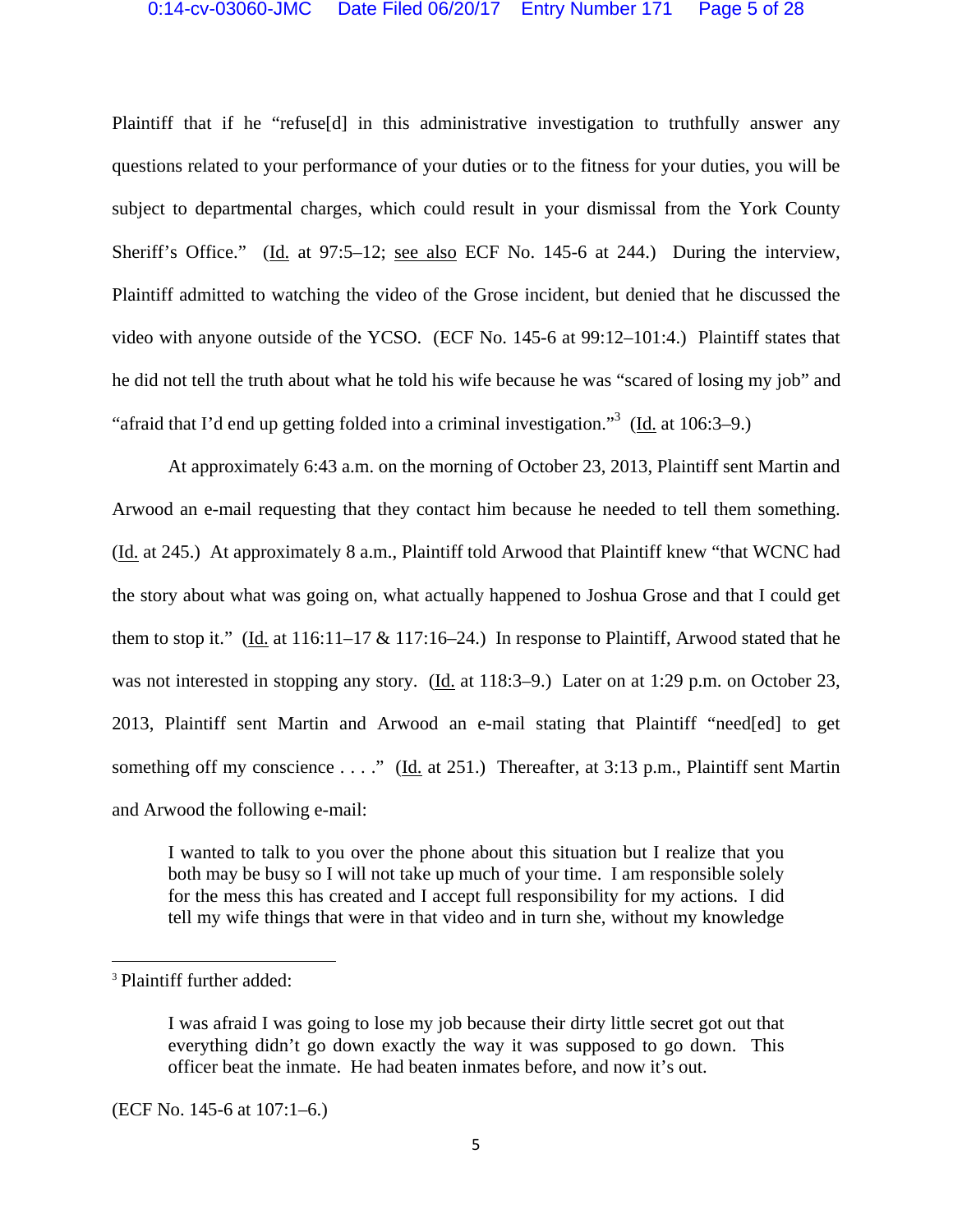passed that information on. I only learned of this when I told my wife of my investigation, which is also in clear violation of the policy. I didn't expect anything to go any further than her, and she has stated she went without my knowledge and without my wishes with that information. After discussions with my wife, she has requested that they discontinue looking into this situation and they have agreed to drop everything on their end. Other than me, my wife, and the NBC Charlotte news director nobody else knows of this and it will stop. I realize that I have not upheld the oath I swore to and all I can say to that is I am sorry. There is nothing I can do to make this right other than get this off my chest, and absolve the other people you wish to question that had nothing to do with this. I do realize I may be burning a bridge that had already been on fire with this situation, and I know now that I did the wrong thing. I take full responsibility for my actions and I accept any punishment that is due to me. I have no excuse for my lapse in judgment and believe that I have started to learn my lesson, and I also know I need to do a little soul searching and grow up. If you need me to report in, I am able to be there about or after 5:30 this evening, as I have my child at this time and my wife returns home at 5. Again I am responsible and I want those who weren't directly involved into my actions to be not held to account for my stupidity.

(Id. at 253.) Arwood responded telling Plaintiff that they would discuss the issue at a later date.

(Id. at 123:8–12.)

 At approximately 2 p.m. on October 25, 2013, Plaintiff met for 2 hours with an agent of the South Carolina Law Enforcement Division ("SLED"). (Id. at 123:13–124:16.) Plaintiff gave the SLED agent a written statement documenting events starting when Plaintiff viewed the video of Grose and ending with his e-mail at 3:13 p.m. on October 23, 2013. (Id. at 254–55.) Although he told the SLED agent he feared losing his job and thought he could be charged with a crime, Plaintiff did not include that information in his written statement. (Id. at 125:23–126:20.) Plaintiff then met with Arwood and Martin, who gave Plaintiff the choice to either resign or be fired. (Id. at 130:1–3.) Plaintiff chose to be fired. (Id. at 130:3.) Immediately thereafter, Plaintiff received a Notice of Termination stating that his termination was "based upon violations of Sheriff[']s Office/York County Rules, Regulations and Policy: 300:16 Code of Ethics, VIII.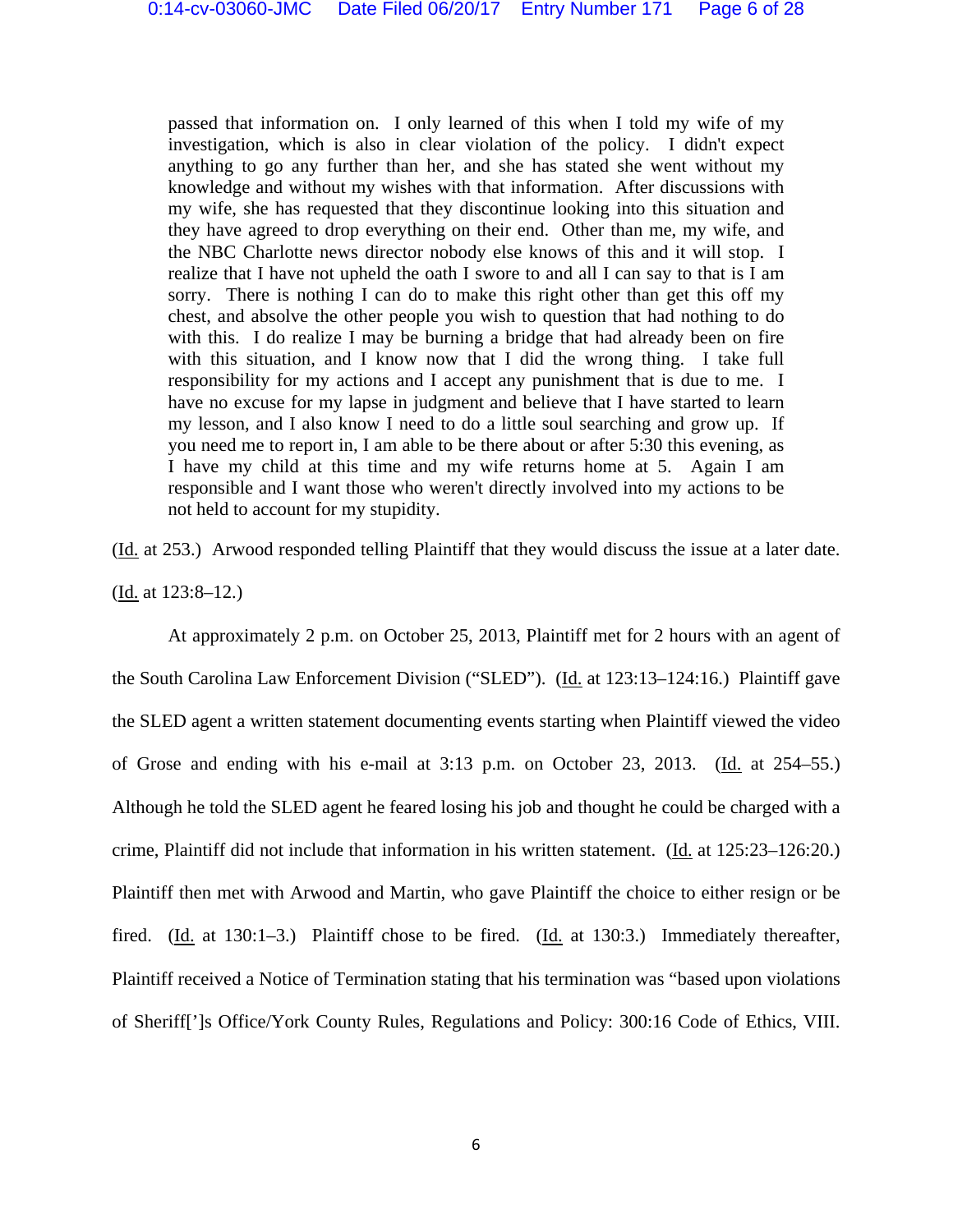Employee Rules of Conduct,  $16<sup>4</sup>$  and VII.<sup>5</sup> Confidential Information." (ECF No. 145-6 at 260.) Sheriff Bryant then issued a Personnel Order to select individuals<sup>6</sup> at the Detention Center about Plaintiff no longer being employed there. (Id. at 261.) In addition, on or about October 13, 2013, Martin submitted a Personnel Change in Status Report Notification of Administrative/Routine Separation to the South Carolina Criminal Justice Academy ("SCCJA") to inform it that Plaintiff was terminated "for violation of AGENCY policy NOT involving misconduct as defined in S.C. Reg. 38-004 (i.e., substandard performance, excessive

<sup>4</sup> Rule of Conduct No. 16 provides:

Employees will comply will[sic] all Federal, State, and local laws and ordinances and immediately report any violation. Employees will not make any false statements, or intentionally misrepresent or mislead facts. Employees are required to answer questions and cooperate fully in the course of any internal investigation whether conducted by the Detention Center or other authorized external agency.

(ECF No. 145-6 at 223  $\P$  16.) <sup>5</sup> Section VII provides:

- 1. Inmate and employee records are considered confidential information. No employee is to divulge information pertaining to inmates and/or employees of the Detention Center except for official business purposes and then only authorized persons and agencies with official need to know. All employees will treat all Detention Center communications and business as confidential.
- 2. Employees are not to discuss information pertaining to inmates and/or employees except for official business purposes and then only with those persons who have an official reason to know the information.
- 3. Employees will not use confidential information obtained in the courts of official duty for actual or anticipated gain. Employees found in violation of this policy will be prosecuted in accordance with State and Federal statutes.

(ECF No. 145-6 at 221 § VII ¶¶ 1–3.)

<sup>&</sup>lt;sup>6</sup> Major Robert J. Hudgins, Undersheriff; Chief James F. Arwood, Chief Administrator; Assistant Chief Richard L. Martin, Jr., Assistant Administrator; Captain Gary L. Davies, Security Commander; Lieutenant Cheryl H. Guzman, Administrative Lieutenant; Lieutenant Ben Howley, Training Lieutenant; Sergeant John C. Hicks, Jr., Professional Standards Officer; Corporal James E. Long, Systems Technician Officers; Cherie Dalley, Executive Assistant to the Sheriff; Jean M. McDaniel, Administrative Clerk; Lisa S. Davidson, York County Human Resources Director; and Employee Personnel File. (ECF No. 145-6 at 261.)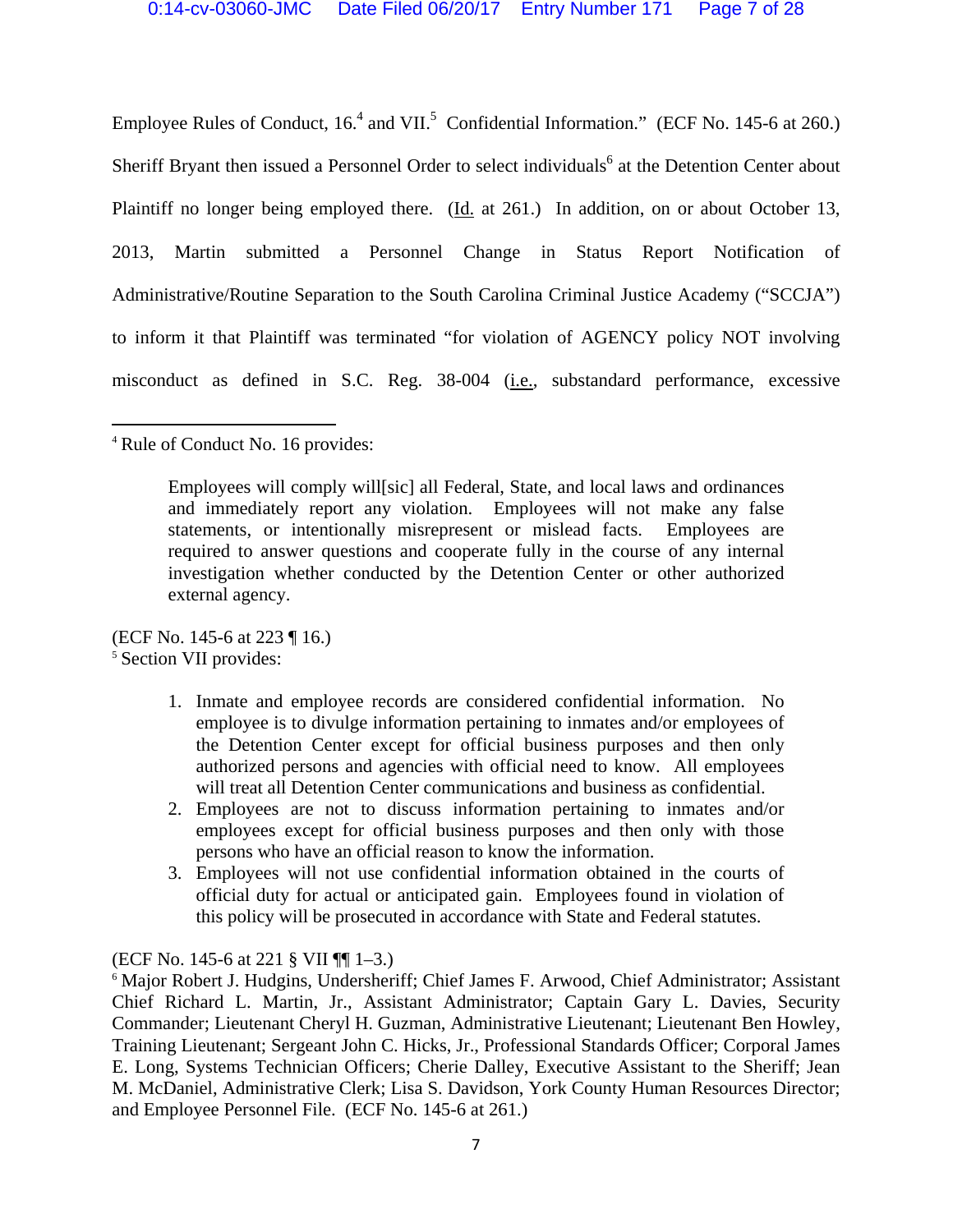absenteeism, sleeping on duty, etc.)." (Id. at 262.) Plaintiff did not file a grievance regarding his termination because he was not aware he could grieve it. (Id. at 149:25–151:10.)

 On November 12, 2013, the YCSO held a second press conference where it showed assembled media members the camera footage from the Grose incident. (ECF No. 145-10 at 83:1–13.) At the November 12, 2013 press conference, the following exchange allegedly occurred:

Sheriff Bryant was asked a question by Stuart Watson - - Well, let me back that up a little bit. Sheriff Bryant was talking about how the actions of the officers on that night were - - again, I'm going to paraphrase - - were heroic, and they did everything that they could. And he said that he had not found any fault on - - by any officer concerning this death or the other death, which I'm assuming to be Jeffrey Waddell. Stuart Watson then asked the question, then why did you fire Mike Billioni? Sheriff Bryant looked down at the floor, and he looked back up and very, very agitated said, that man was terminated, and I believe you know the answer. And he started to yell at Stuart and point his finger at him saying, out of all the people in this room, you know the answer to that question, and then refused to let Stuart Watson ask any further questions for the duration of the press conference.

(ECF No. 145-6 at 134:12–135:5.)

 On July 31, 2014, Plaintiff filed a Complaint in this court against Sheriff Bruce Bryant, the Detention Center, York County, and the YCSO alleging the following causes of action: (1) a claim pursuant to 42 U.S.C. § 1983 for violation of the First Amendment right to free speech; (2) a claim for violation of the South Carolina Whistleblower Statute ("Whistleblower Act"), S.C. Code Ann §§ 8-27-10 to -60 (1976); (3) a claim for retaliation in violation of public policy; (4) a claim pursuant to section 1983 for violation of the Fourteenth Amendment right to due process; (5) a claim for wrongful discharge in violation of public policy; and (6) a claim for failure to pay overtime wages in violation of the Fair Labor Standards Act of 1938 ("FLSA"), 29 U.S.C. §§ 201–219. (ECF No. 1 at 14–21.) After the court granted his Motion to Amend the Complaint on March 16, 2015 (ECF No. 43), Plaintiff filed an Amended Complaint against only Sheriff Bryant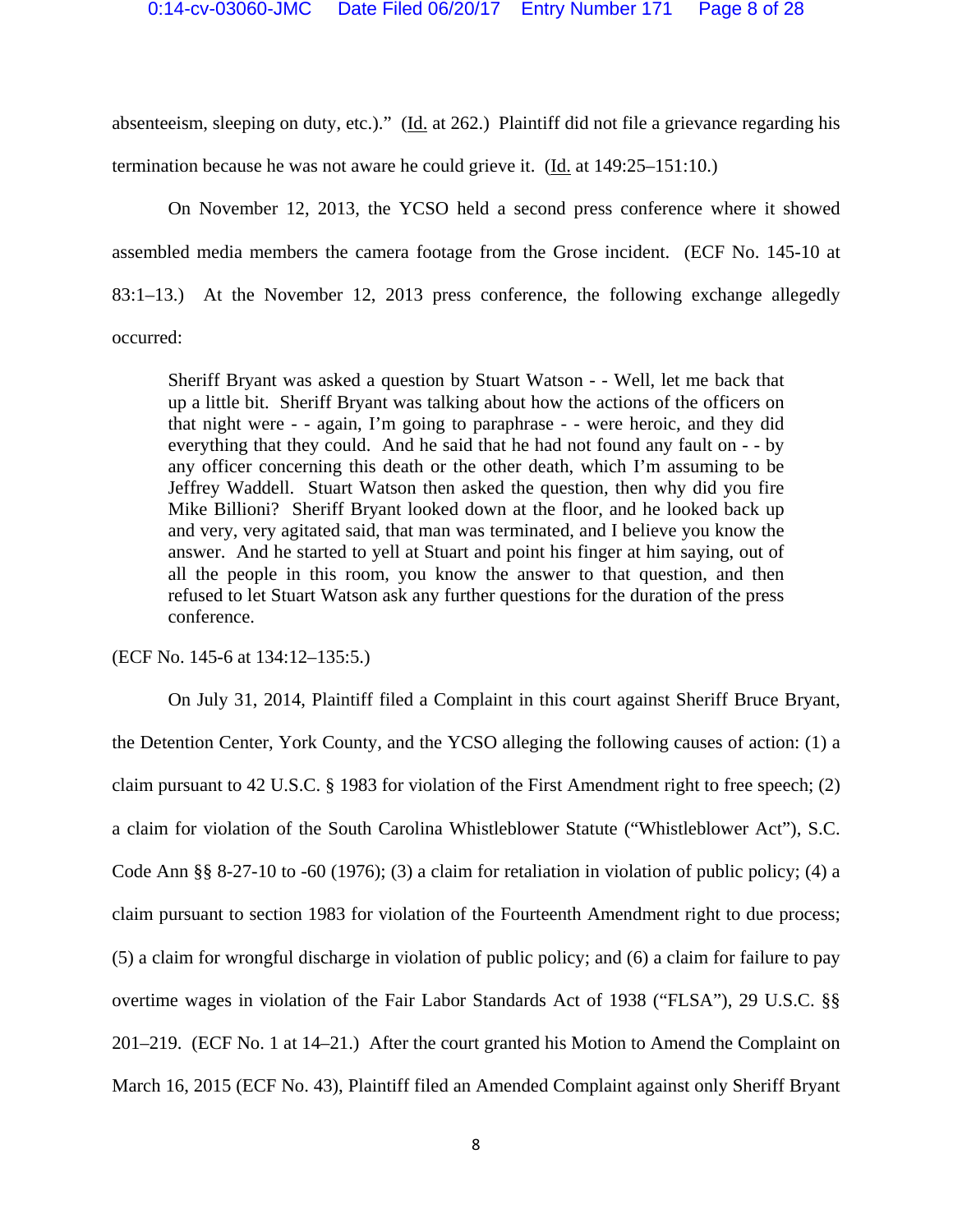alleging the following causes of action: (1) a claim pursuant to section 1983 for violation of the First Amendment right to free speech; (2) a claim for violation of the Whistleblower Act; (3) a claim for retaliation and wrongful violation of public policy; (4) a claim pursuant to section 1983 for violation of the Fourteenth Amendment right to due process; (5) a claim for failure to pay overtime wages in violation of the FLSA; and (6) a claim for violation of the South Carolina Payment of Wages Act ("SCPWA"), S.C. Code Ann. §§ 41-10-40 to -50 (1986). (ECF No. 44 at 15–23.)

 On April 6, 2015, Sheriff Bryant filed a Motion for Partial Judgment on the Pleadings pursuant to Rule 12(c) of the Federal Rules of Civil Procedure. (ECF No. 48.) On August 18, 2015, the court granted Sheriff Bryant's Motion for Partial Judgment and barred Plaintiff's First Amendment right to free speech and Fourteenth Amendment right to due process claims against Sheriff Bryant in his official capacity and Plaintiff's remaining claims alleging violation of the Whistleblower Act, the FLSA, the SCPWA, and public policy. (ECF No. 59 at 22.) As a result of the court's August 18, 2015 Order, the only surviving claims were Plaintiff's section "1983 claims for prospective injunctive relief against Defendant [Bryant] in his official capacity and Plaintiff's § 1983 claims against Defendant in his individual capacity." (Id.)

 Plaintiff filed a Second Motion to Amend on March 29, 2016. (ECF No. 91.) After the court granted his Second Motion to Amend on May 13, 2016 (ECF No. 117), Plaintiff filed a Second Amended Complaint against York County and Sheriff Bryant alleging the following causes of action: (1) a claim pursuant to section 1983 against Sheriff Bryant for violation of the First Amendment right to free speech; (2) a claim pursuant to section 1983 against York County for violation of the First Amendment right to free speech; and (3) a claim pursuant to section 1983 against Defendants for violation of the Fourteenth Amendment right to due process. (ECF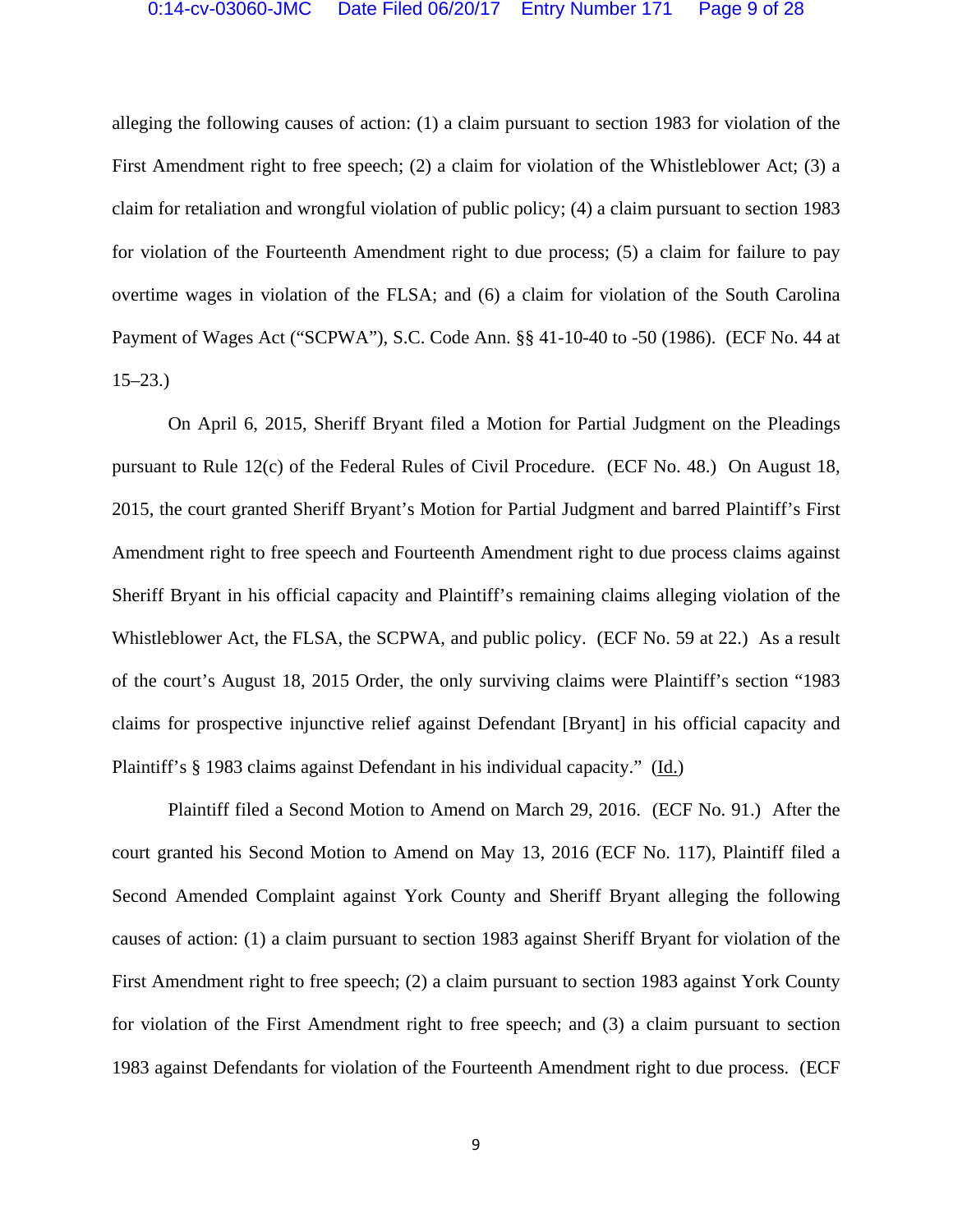No. 120 at 15–19.) Defendants answered the Second Amended Complaint on June 8, 2016, denying its allegations. (ECF Nos. 128 & 129.) On January 10, 2017, Defendants filed their Motion for Summary Judgment. (ECF No. 145.) Plaintiff filed a Response in Opposition to Defendants' Motion for Summary Judgment on February 9, 2017, to which Defendants filed their Reply to Plaintiff's Opposition to Motion for Summary Judgment on March 2, 2017. (ECF Nos. 155 & 161.)

 The court heard argument from the parties on the instant Motion at a hearing on April 19, 2017. (ECF No. 167.)

#### **II. JURISDICTION**

This court has jurisdiction over this matter pursuant to 28 U.S.C. § 1331 based on Plaintiff's claims against Defendants under 42 U.S.C. § 1983, which permits an injured party to bring a civil action against a person who, acting under color of state law, ordinance, regulation, or custom, causes the injured party to be deprived of "any rights, privileges, or immunities secured by the Constitution and laws." Id.

#### **III. LEGAL STANDARD**

## A. Summary Judgment under Rule 56

Summary judgment should be granted "if the movant shows that there is no genuine dispute as to any material fact and the movant is entitled to judgment as a matter of law." Fed. R. Civ. P. 56(a). A fact is "material" if proof of its existence or non-existence would affect the disposition of the case under the applicable law. Anderson v. Liberty Lobby Inc., 477 U.S. 242, 248–49 (1986). A genuine question of material fact exists where, after reviewing the record as a whole, the court finds that a reasonable jury could return a verdict for the nonmoving party. Newport News Holdings Corp. v. Virtual City Vision, 650 F.3d 423, 434 (4th Cir. 2011).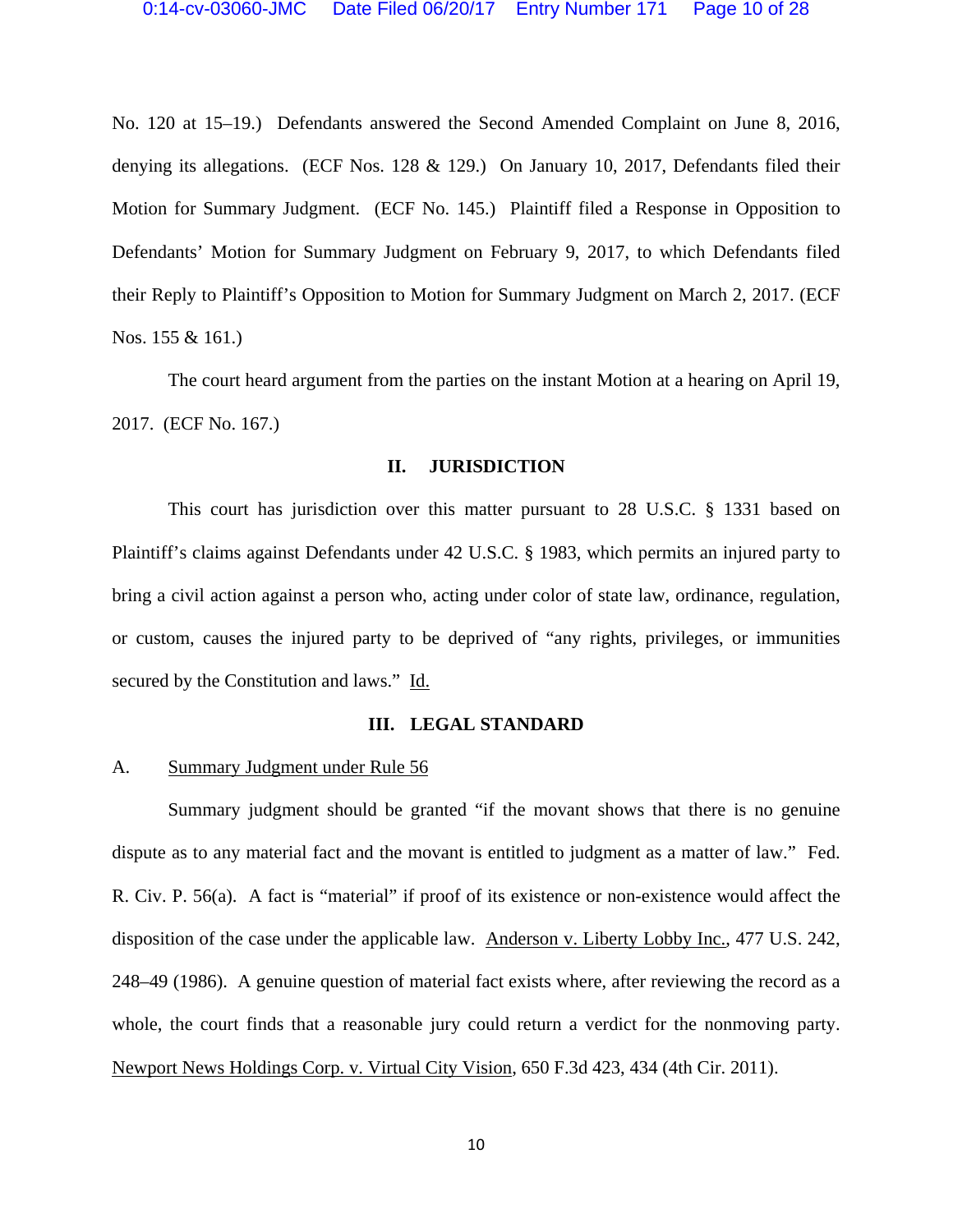In ruling on a motion for summary judgment, a court must view the evidence in the light most favorable to the non-moving party. Perini Corp. v. Perini Constr., Inc., 915 F.2d 121, 123-24 (4th Cir. 1990). The non-moving party may not oppose a motion for summary judgment with mere allegations or denial of the movant's pleading, but instead must "set forth specific facts" demonstrating a genuine issue for trial. Fed. R. Civ. P. 56(e); see Celotex Corp. v. Catrett, 477 U.S. 317, 324 (1986); Anderson v. Liberty Lobby, Inc., 477 U.S. 242, 252 (1986); Shealy v. Winston, 929 F.2d 1009, 1012 (4th Cir. 1991). All that is required is that "sufficient evidence supporting the claimed factual dispute be shown to require a jury or judge to resolve the parties' differing versions of the truth at trial." Anderson, 477 U.S. at 249. "Mere unsupported speculation . . . is not enough to defeat a summary judgment motion." Ennis v. Nat'l Ass'n of Bus. & Educ. Radio, Inc., 53 F.3d 55, 62 (4th Cir. 1995).

#### B. First Amendment Rights

 The First Amendment of the United States Constitution protects the freedom of speech by providing that "Congress shall make no law  $\dots$  abridging the freedom of speech."<sup>7</sup> U.S. Const. amend. I. "The First Amendment right to free speech includes not only the affirmative right to speak, but also the right to be free from retaliation by a public official for the exercise of that right." Suarez Corp. Indus. v. McGraw, 202 F.3d 676, 685 (4th Cir. 2000) (citing ACLU v. Wicomico Cty., Md., 999 F.2d 780, 785 (4th Cir. 1993) ("Retaliation, though it is not expressly referred to in the Constitution, is nonetheless actionable because retaliatory actions may tend to chill individuals' exercise of constitutional rights."); Pickering v. Bd. of Educ., 391 U.S. 563, 574 (1968) (noting that retaliatory acts are "a potent means of inhibiting speech")). "However, not

<sup>7</sup> Freedom of speech under the First Amendment can encompass "spoken or written word" and communicative conduct. See Texas v. Johnson, 491 U.S. 397, 404 (1989) (quoting Spence v. Washington, 418 U.S. 405, 409 (1974) ("[C]onduct may be 'sufficiently imbued with elements of communication to fall within the scope of the First . . . Amendment.'").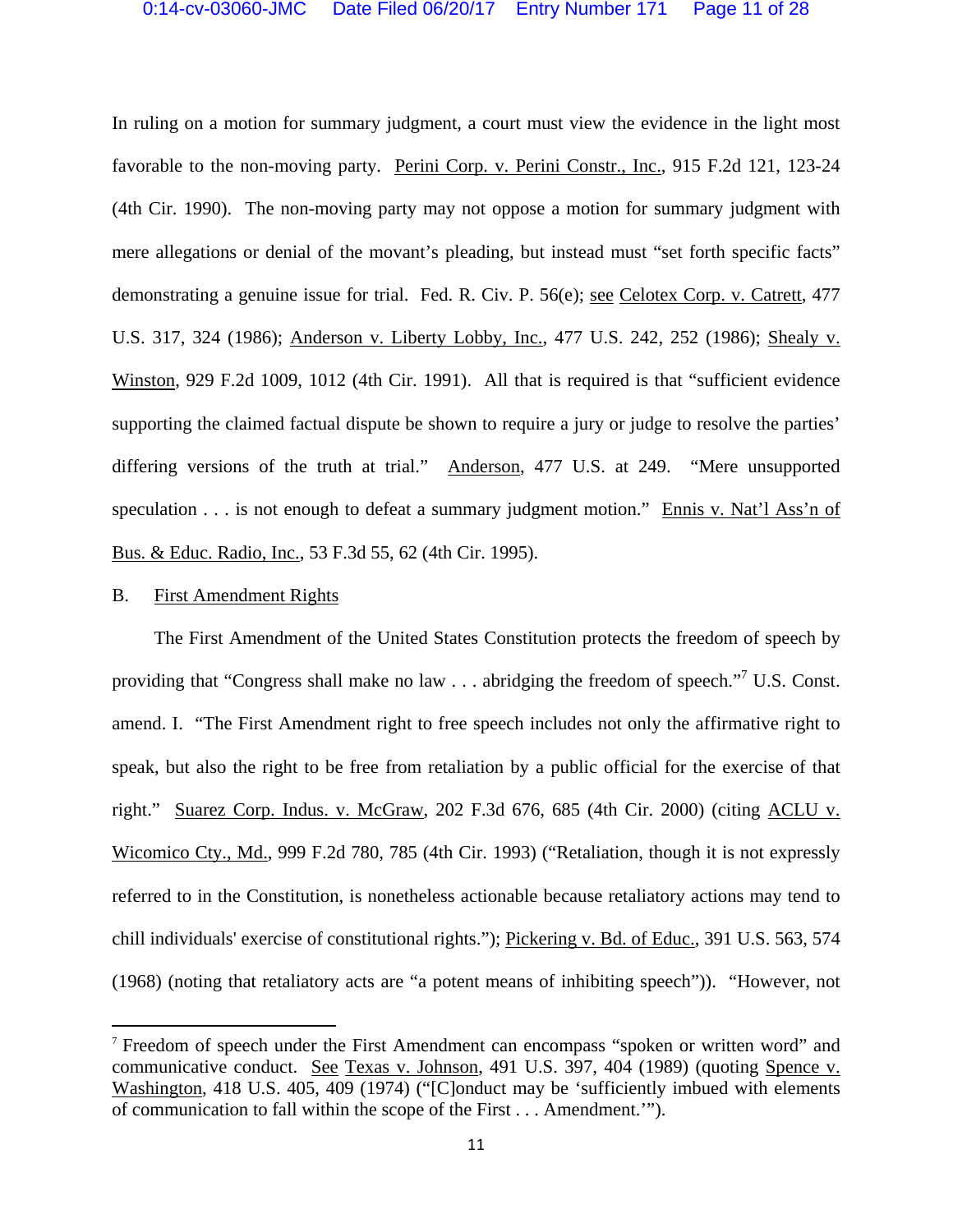every reaction made in response to an individual's exercise of his First Amendment right to free speech is actionable retaliation." Id. (citation omitted). "Rather, a § 1983 retaliation plaintiff must demonstrate that the defendant's actions had some adverse impact on the exercise of the plaintiff's constitutional rights." Id. (citation omitted).

 "It is well established that government workers do 'not relinquish all First Amendment rights otherwise enjoyed by citizens just by reason of [their] employment.'" Crouse v. Town of Moncks Corner, 848 F.3d 576, 582 (4th Cir. 2017) (quoting City of San Diego v. Roe, 543 U.S. 77, 80 (2004)).

 The Court of Appeals for the Fourth Circuit has set forth a three-part standard for when a government employee<sup>8</sup> pleads a First Amendment § 1983 retaliation claim. Id. at 583. "The first prong asks whether the employee 'was speaking as a citizen upon a matter of public concern or as an employee about a matter of personal interest." Id. (quoting McVey v. Stacy, 157 F.3d 271, 277 (4th Cir. 1998)). "This prong can in turn be divided into two inquiries: whether the speech was made as a citizen or pursuant to the employee's duties, . . . and whether the content of the speech addressed 'a matter of interest to the community' rather than 'complaints over internal office affairs.'" Id. (internal and external citations omitted). "If the speech was made as a citizen and addressed a matter of public concern, the second prong of the test requires a court to balance the interest of the employee in speaking freely with the interest of the government in providing efficient services." Id. (citing Pickering v. Bd. of Educ., 391 U.S. 563, 568 (1968)). "If a court determines that the employee's interest outweighed the government employer's interest, the third prong requires a determination that the employee's speech caused the

<sup>8</sup> Under South Carolina law, a government/public employee is "one who merely performs the duties required of him by persons employing him under an express contract or otherwise, though such persons be themselves public officers, and though the employment be in or about a public work or business, . . . ." Sanders v. Belue, 58 S.E. 762, 763 (S.C. 1907).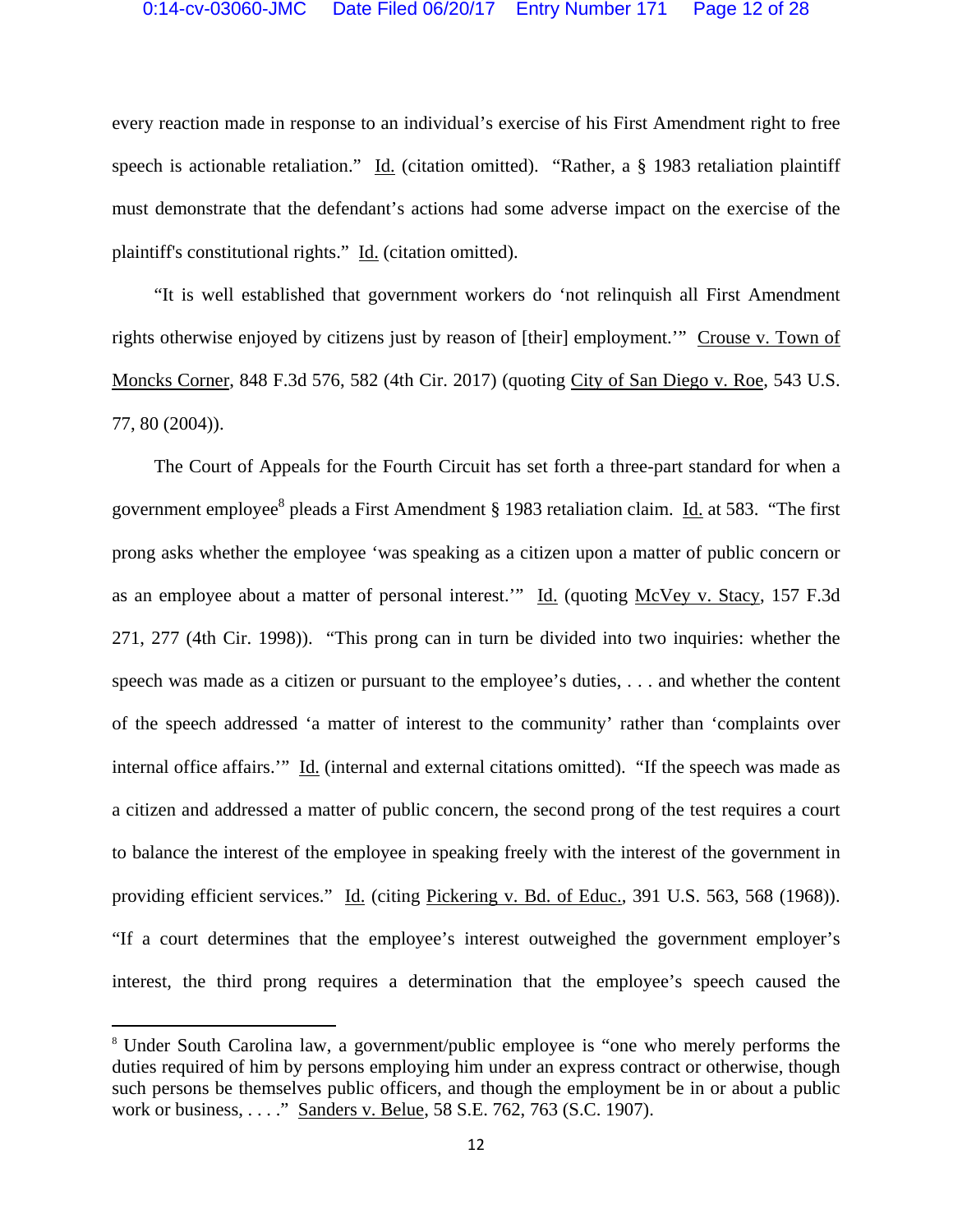disciplinary action." Id. (citing McVey, 157 F.3d at 277-78). "The first two prongs of this test are questions of law, while the third is a factual inquiry." Id. (citing Brooks v. Arthur, 685 F.3d 367, 371 (4th Cir. 2012)). "Because the first two prongs of the test are questions of law, an employer is entitled to qualified immunity if either prong cannot be resolved under clearly established law." Id.

## C. Right to Due Process

The Due Process Clause of the Fourteenth Amendment provides that no State shall "deprive any person of life, liberty, or property, without due process of law . . . ." U.S. Const. amend. XIV, § 1. "The Fourteenth Amendment does not protect against all deprivations of liberty." Baker v. McCollan, 443 U.S. 137, 145 (1979). "It protects only against deprivations of liberty accomplished 'without due process of law.'" Id.

Due process includes both procedural and substantive components.<sup>9</sup> In order to establish a violation of procedural due process, a plaintiff must show that: (1) "he had a constitutionally cognizable life, liberty, or property interest"; (2) "the deprivation of that interest was caused by 'some form of state action'"; and (3) "'the procedures employed were constitutionally inadequate.'"<sup>10</sup> Sansotta v. Town of Nags Head, 724 F.3d 533, 540 (4th Cir. 2013) (internal and external citations omitted). Procedural due process requires, at a minimum, fair notice and an opportunity to be heard. Matthews v. Eldridge, 424 U.S. 319, 333 (1976).

"A property interest exists when one has a legitimate claim of entitlement to a right arising

<sup>9</sup> Plaintiff has expressly specified that his claims are procedural in nature. (E.g., ECF No. 120 at 18  $\P$  111, 112 & 117.)<br><sup>10</sup> "Procedural due process simply ensures a fair process before the government may deprive a

person of life, liberty, or property, Wolf v. Fauquier Cnty. Bd. of Supervisors, 555 F.3d 311, 323 (4th Cir. 2009), but "does not require certain results," Tri–Cnty. Paving, Inc. v. Ashe Cnty., 281 F.3d 430, 436 (4th Cir. 2002)." Sansotta v. Town of Nags Head, 724 F.3d 533, 540 (4th Cir. 2013).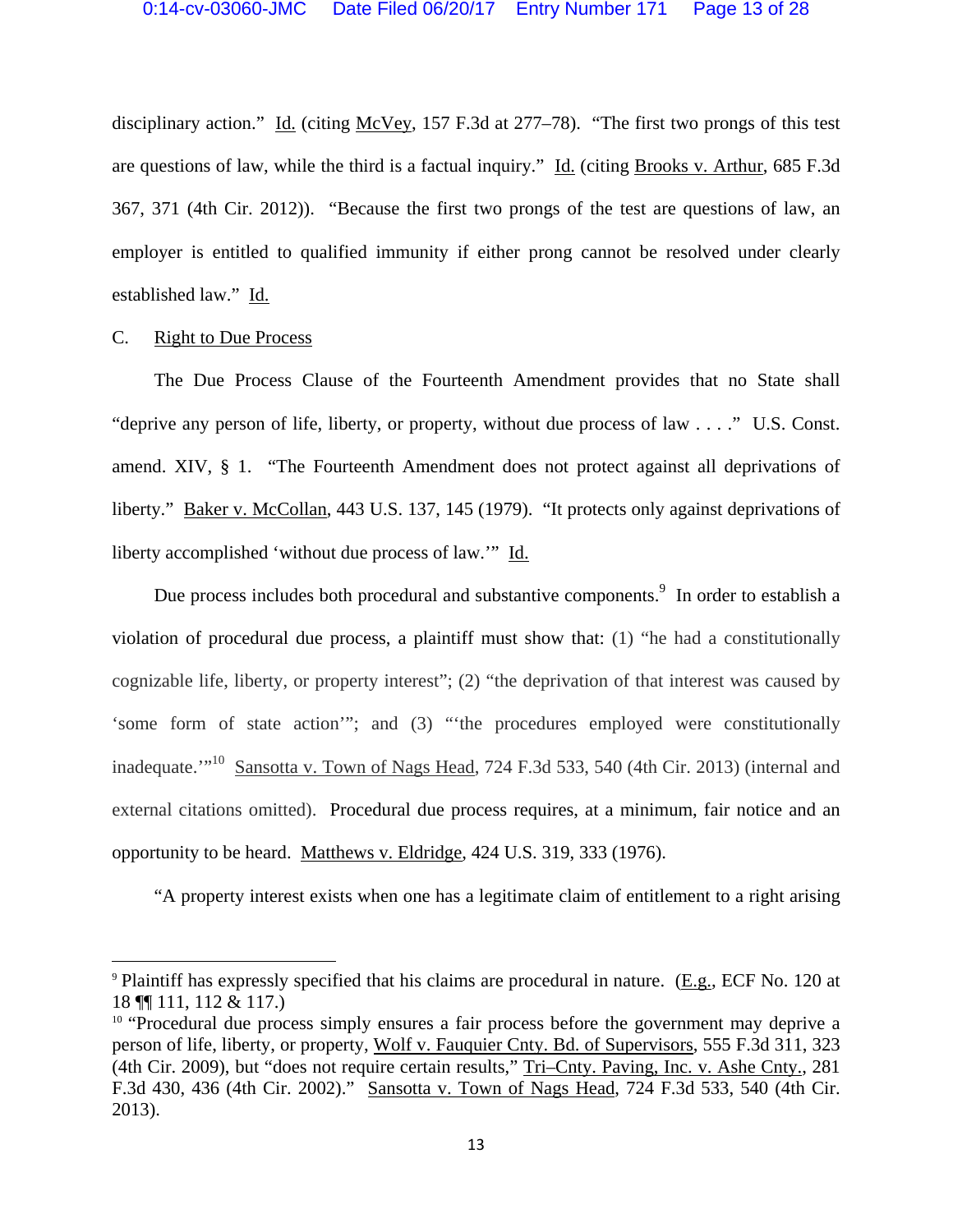from such sources as state statutes, local ordinances, and employment contracts." Bunting v. City of Columbia, 639 F.2d 1090, 1093 (4th Cir. 1981); see also Turner v. Richmond Public Schs., C/A No. 3:16cv256, 2017 WL 1179162, at \*6 (E.D. Va. Mar. 28, 2017) ("A property interest protected by procedural due process must be 'a legitimate claim of entitlement' created not by federal law, but by 'existing rules or understandings that stem from an independent source such as state law.'") (citation omitted). "[A] loss of government employment accompanied by a public employer's stigmatizing remarks constitutes a deprivation of a liberty interest." Shirvinski v. U.S. Coast Guard, 673 F.3d 308, 315 (4th Cir. 2012) (citing Ridpath v. Bd. of Governors Marshall Univ., 447 F.3d 292, 309 (4th Cir. 2006)). "To state this type of liberty interest claim under the Due Process Clause, a plaintiff must allege that the charges against him: (1) placed a stigma on his reputation; (2) were made public by the employer; (3) were made in conjunction with his termination or demotion; and (4) were false." Sciolino v. City of Newport News, Va., 480 F.3d 642, 646 (4th Cir. 2007) (citing Stone, 855 F.2d at 172 n.5).

#### D. Qualified Immunity

 Under the qualified immunity defense, "government officials performing discretionary functions generally are shielded from liability for civil damages insofar as their conduct does not violate clearly established statutory or constitutional rights of which a reasonable person would have known." Harlow v. Fitzgerald, 457 U.S. 800, 818 (1982). "In resolving questions of qualified immunity at summary judgment, courts engage in a two-pronged inquiry." Tolan v. Cotton, \_\_\_ U.S. \_\_\_\_, 134 S. Ct. 1861, 1865 (2014). "The first asks whether the facts, '[t]aken in the light most favorable to the party asserting the injury, . . . show the officer's conduct violated a [federal] right[.]'" Id. (quoting Saucier v. Katz, 533 U.S. 194, 201 (2001)). "The second prong of the qualified-immunity analysis asks whether the right in question was 'clearly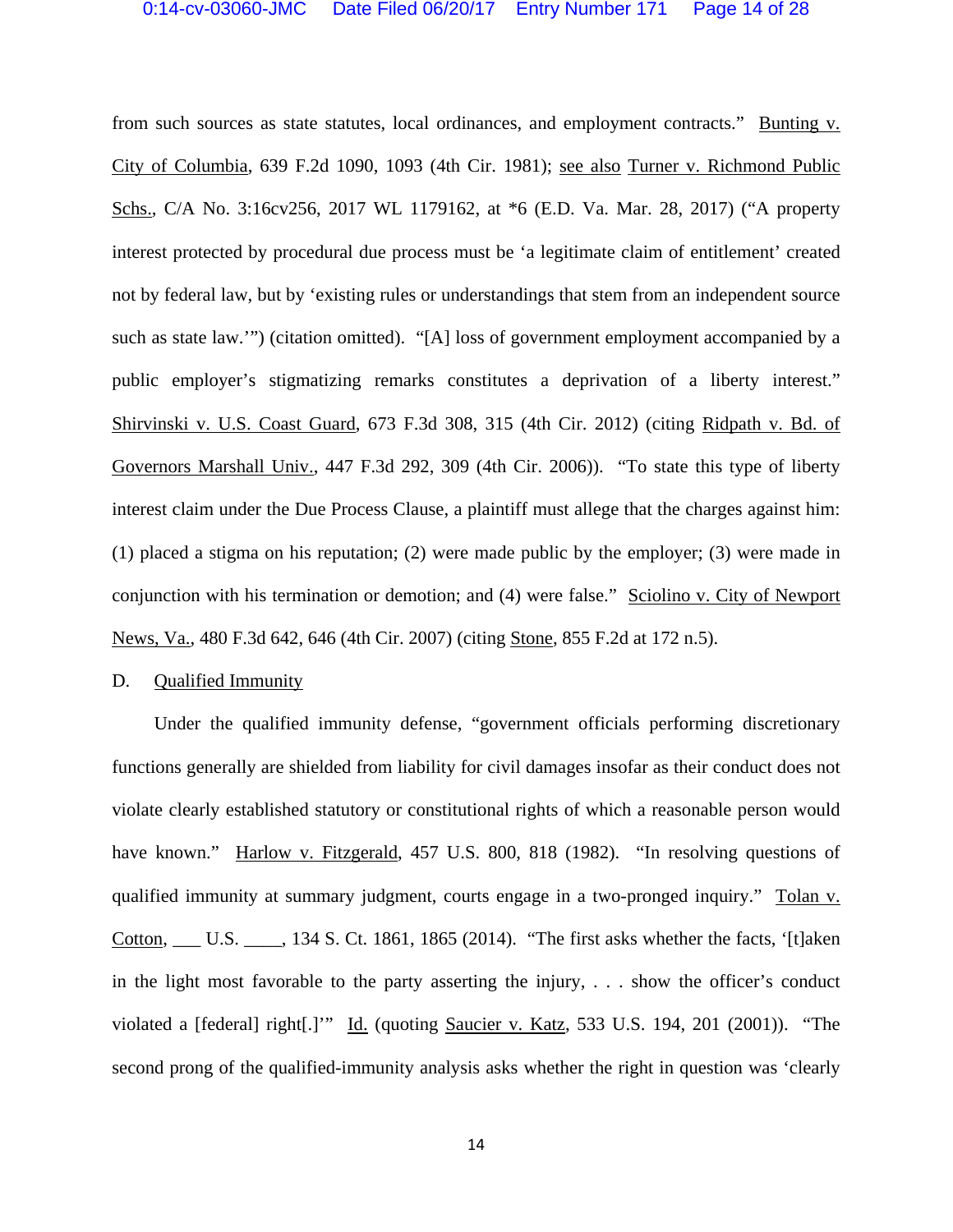established' at the time of the violation." Id. at 1866 (citing Hope v. Pelzer, 536 U.S. 730, 739 (2002)). For the second prong, "'the salient question . . . is whether the state of the law' at the time of an incident provided 'fair warning' to the defendants 'that their alleged conduct was unconstitutional.'" Id. (quoting Hope, 536 U.S. at 741). "Courts have discretion to decide the order in which to engage these two prongs." Id. (citing Pearson v. Callahan, 555 U.S. 223, 236 (2009).

#### **IV. ANALYSIS**

## A. The Parties' Arguments

#### *1. Claims Generally Against York County*

 Defendants argue that York County is entitled to dismissal of the § 1983 claims alleged against it. (ECF No. 145-2 at 6.) In support of this argument, Defendants assert that the only way York County can be potentially liable to Plaintiff is if Sheriff Bryant was acting on behalf of York County when he took action against Plaintiff. (Id. at 7.) In this regard, Defendants assert that because York County does not have any authority over the Detention Center's employees or its administration, Sheriff Bryant "was not acting for the County when he terminated Billioni." (Id. at 8–9 (citing, e.g., Patel by Patel v. McIntyre, 667 F. Supp. 1131, 1146 n.26 (D.S.C. 1987) ("[T]he sheriff and the county are distinct and separate entities in South Carolina and the sheriff's actions or failures to act do not give rise to a section 1983 action against the county.") (citations omitted); Cobb v. South Carolina, C/A No. 2:13-cv-02370-RMG, 2014 WL 4220423, at \*7 (D.S.C. Aug. 22, 2014) ("As this Court has previously noted, 'the sheriff and the county are distinct and separate entities in South Carolina and the sheriffs actions or failures to act do not give rise to a section 1983 action against the county.'") (citation omitted)).) "Consequently, the County bears no liability for Sheriff Bryant's actions even if, as Billioni alleges, they were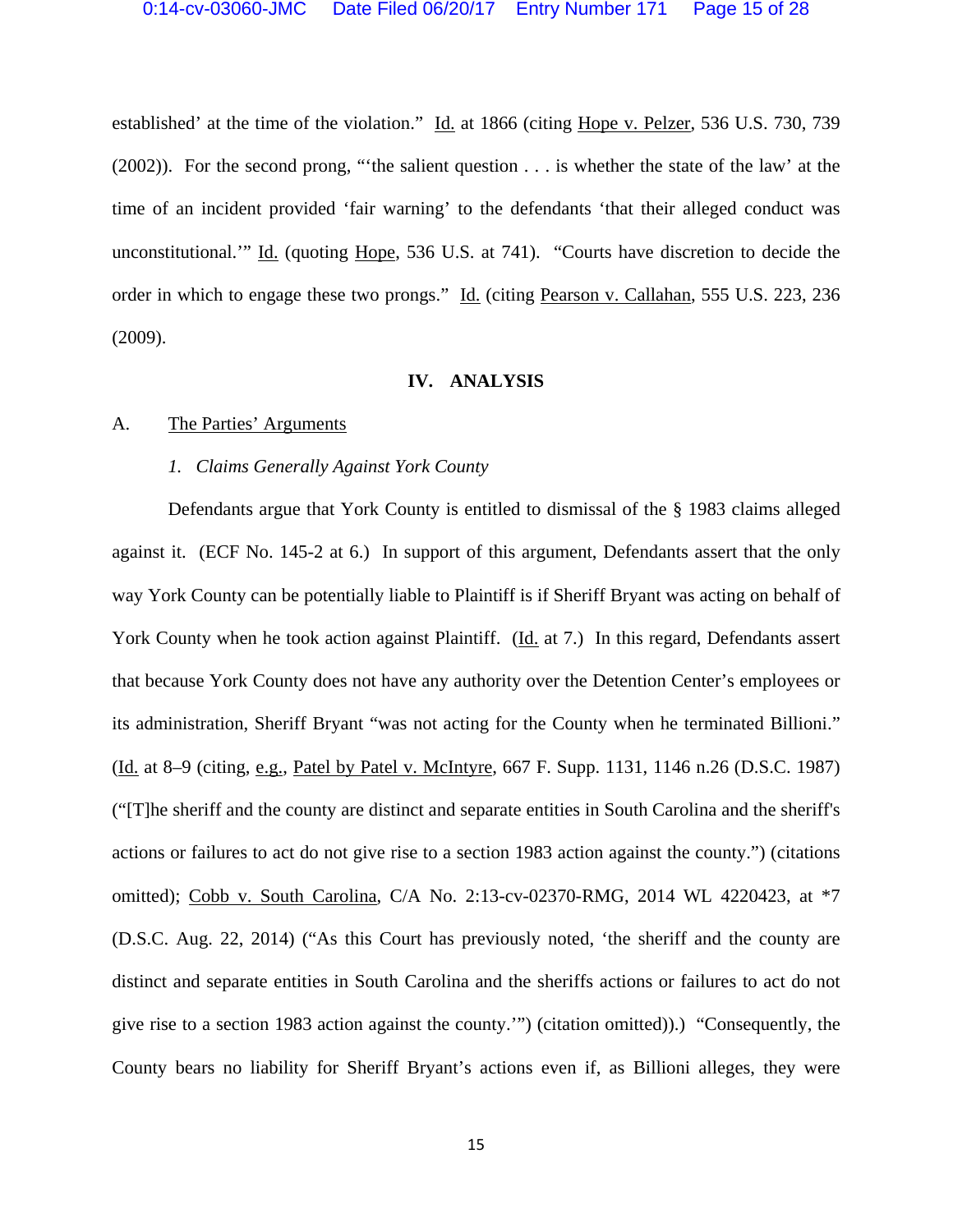constitutionally infirm." (Id.)

 Plaintiff opposes dismissal of York County. (See generally ECF No. 155 at 28–31.) Plaintiff argues that Sheriff's Bryant's termination of his employment was an act of "final policymaking on behalf of York County, and therefor[e] York County is liable under Monell v. Dept. of Soc. Serv[s]., 436 U.S. 658 (1978)." (ECF No. 155 at 29.) In support of his position, Plaintiff focuses on details of the relationship between the YCSO and York County to include that York County (1) provides "human resources and personnel functions" for the YCSO, (2) fully funds both the YCSO and the Detention Center and (3) receives services provided by the YCSO to include "civil process, operation of the County Court, providing court security, prisoner detention, and full service law enforcement outside of the municipalities in York County." (ECF No. 155 at 11–14.) As a result, Plaintiff contends that York County is subject to § 1983 liability in this matter because of its connection with the YCSO.

## *2. Claim Against Sheriff Bryant for Violating First Amendment Right to Free Speech*

 In response to Plaintiff's assertions that he was terminated for disclosing facts about the Grose incident to his wife, Sheriff Bryant maintains that he terminated Plaintiff for lying. (ECF No. 145-8 at 20:24–21:24.) In conjunction with the foregoing, Sheriff Bryant asserts that because Plaintiff was terminated for his dishonesty, the termination does not violate the First Amendment since "government employees have no constitutional right to lie during noncriminal, internal investigations even if their motives are pure – or at least the employees think their motives are pure."<sup>11</sup> (ECF No. 145-2 at 24 (citing LaChance v. Erickson, 522 U.S. 262,

<sup>&</sup>lt;sup>11</sup> Sheriff Bryant also asserts that to the extent Plaintiff was terminated for violating the Detention Center's confidentiality policy, the termination does not violate the First Amendment because "a law enforcement officer has no First Amendment right to leak information that he or other officers have gathered in their official roles, especially where the 'leak' violates work rules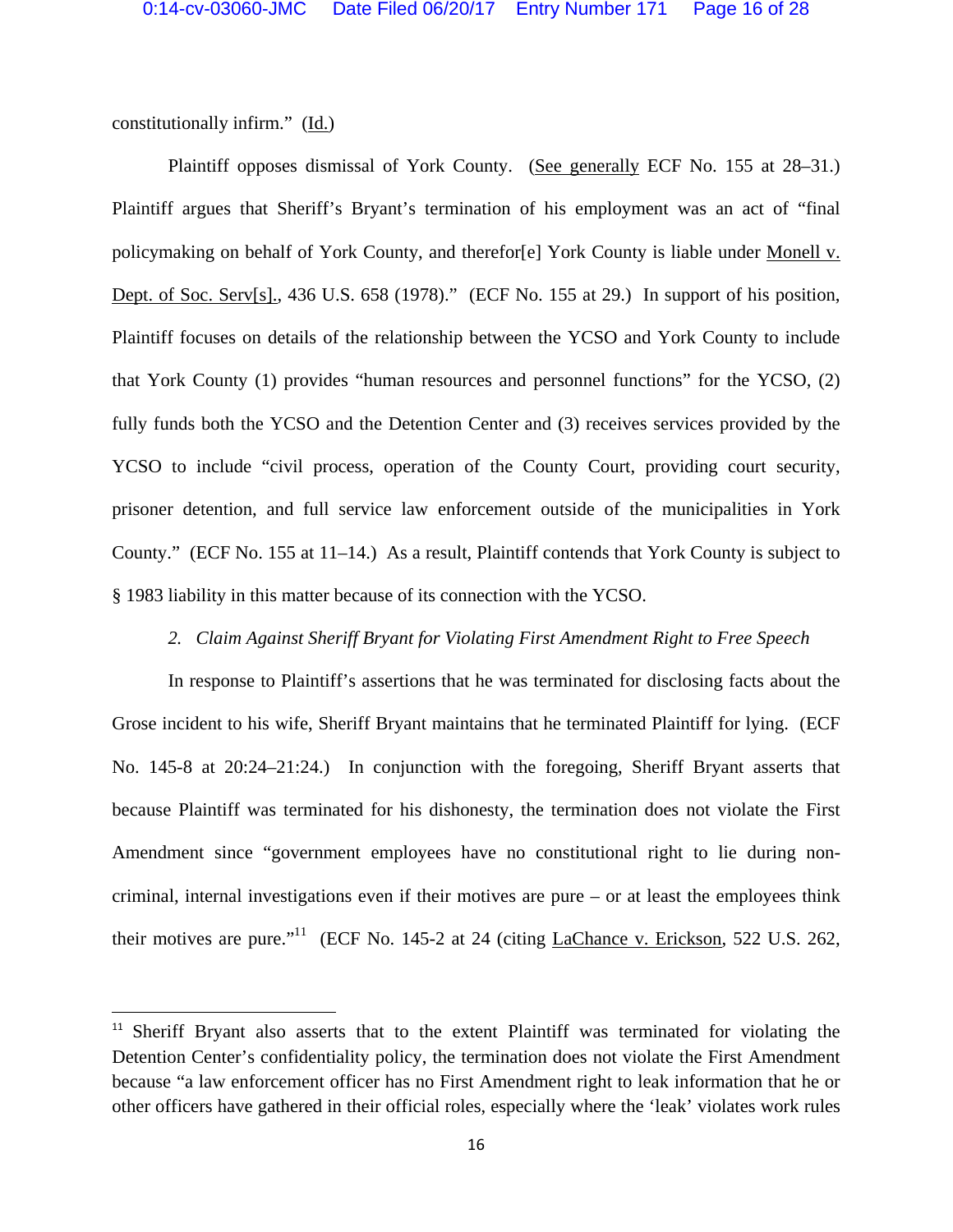265–67 (1998)).) Sheriff Bryant further asserts that dismissal of the First Amendment claim is appropriate because Plaintiff "has not identified any evidence from which a reasonable juror should conclude that he would not have been terminated for lying to internal investigators but for the content of the speech he engaged in  $\dots$ ." (Id. at 28.)

 Plaintiff asserts that the statements to his wife about the Grose incident were made as a citizen and not as an employee. (ECF No. 155 at 18.) Moreover, what he told his wife was a matter of public concern since it involved "[m]isconduct by public employees of a jail, ... possibly causing, or contributing to, the death of a man in their custody and control, . . . ." (Id.) Since he "was fired within hours of the Sheriff learning that he had admitted telling his wife about the incident," Plaintiff argues that "he has made a prima facia[sic] showing that his conduct was the reason he was fired." (Id. at 19 (citing Hartman v. Moore, 547 U.S. 250, 260 (2006)).) In response to Sheriff Bryant's statement that he was fired for lying, Plaintiff asserts that (1) case law in the Fourth Circuit clearly does not hold "speech released in violation of confidentiality policies" lacks First Amendment protection and (2) "[i]t is far more reasonable to believe he was fired for revealing the misconduct surrounding Grose's death, rather than because for a few hours he denied doing so." (Id. at 21, 22.) In this regard, Plaintiff argues that "[t]he circumstances surrounding Plaintiff's firing are sufficient to create a question of fact concerning the reason he was fired." (Id. at 25.)

## 3. *Claim Against Defendants for Violating Fourth Amendment Right to Due Process*

 Defendants argue that Plaintiff's procedural due process claim fails because (1) "Billioni was an at-will employee and, as such, lacked a property interest in continued employment" and

<u> 1989 - Johann Stoff, amerikansk politiker (d. 1989)</u>

that the officer has acknowledged." (ECF No. 145-2 at 20 (citing Jurgensen v. Fairfax Cty., Va., 745 F.2d 868, 878–884 (4th Cir. 1984)).)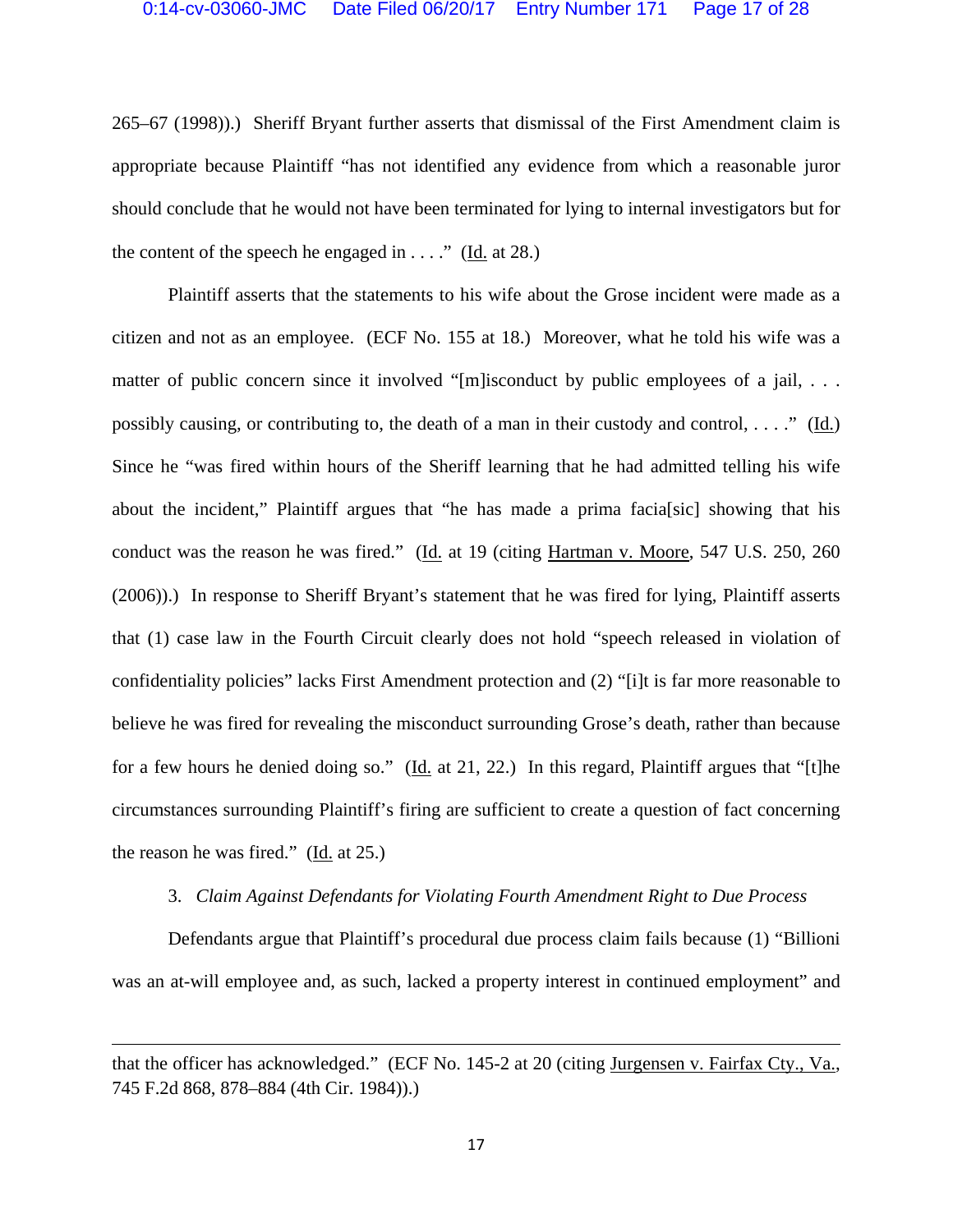(2) Sheriff Bryant "did not infringe any constitutionally protected liberty interest in terminating Billioni." (ECF No. 145-2 at 10.) As to the property interest issue, Defendants assert that at-will employment is presumed by both South Carolina common law and statutory law. (Id. at 12 (citing Barron v. Labor Finders of S.C., 713 S.E.2d 634, 636 (S.C. 2011); S.C. Code Ann. § 4-9- 30(7) (Supp. 2015)).) As a result, Plaintiff did not have a legitimate claim of entitlement to continued employment and, therefore, lacks a constitutionally protected property interest in his employment. (Id. at 13.) Defendants further assert Plaintiff cannot show infringement on a liberty interest because he neither requested a hearing nor has come forward with evidence demonstrating that Sheriff Bryant "made public the reasons for his termination" and/or disclosed reasons for his termination that were factually false. (Id. at 14–15.)

 Even though he was an at-will employee, Plaintiff argues that he can "establish a due process claim based on the deprivation of a liberty interest where an employer has deprived the employee of the 'freedom to take advantage of other employment opportunities.'" (ECF No. 155 at 31 (citing Ridpath, 447 F.3d at 307).) More specifically, Plaintiff asserts that "Defendants published [a] stigmatizing allegation in his termination letter" and placed "reports in the Plaintiff's personnel file without granting a name-clearing hearing," which information made it "highly unlikely that Billioni would be able to obtain another job in law enforcement." (Id. at 31–32.) In addition, Plaintiff asserts that Sheriff Bryant's comments at the November 12, 2013 press conference held after his termination "indicated that Billioni had done something inappropriate that caused him to lose his position." (Id. at 32.) Because "Plaintiff was not provided with a hearing before the Defendants published these false and stigmatizing remarks," Plaintiff asserts that he has established "a genuine issue of material fact regarding a procedural due process claim." (Id.)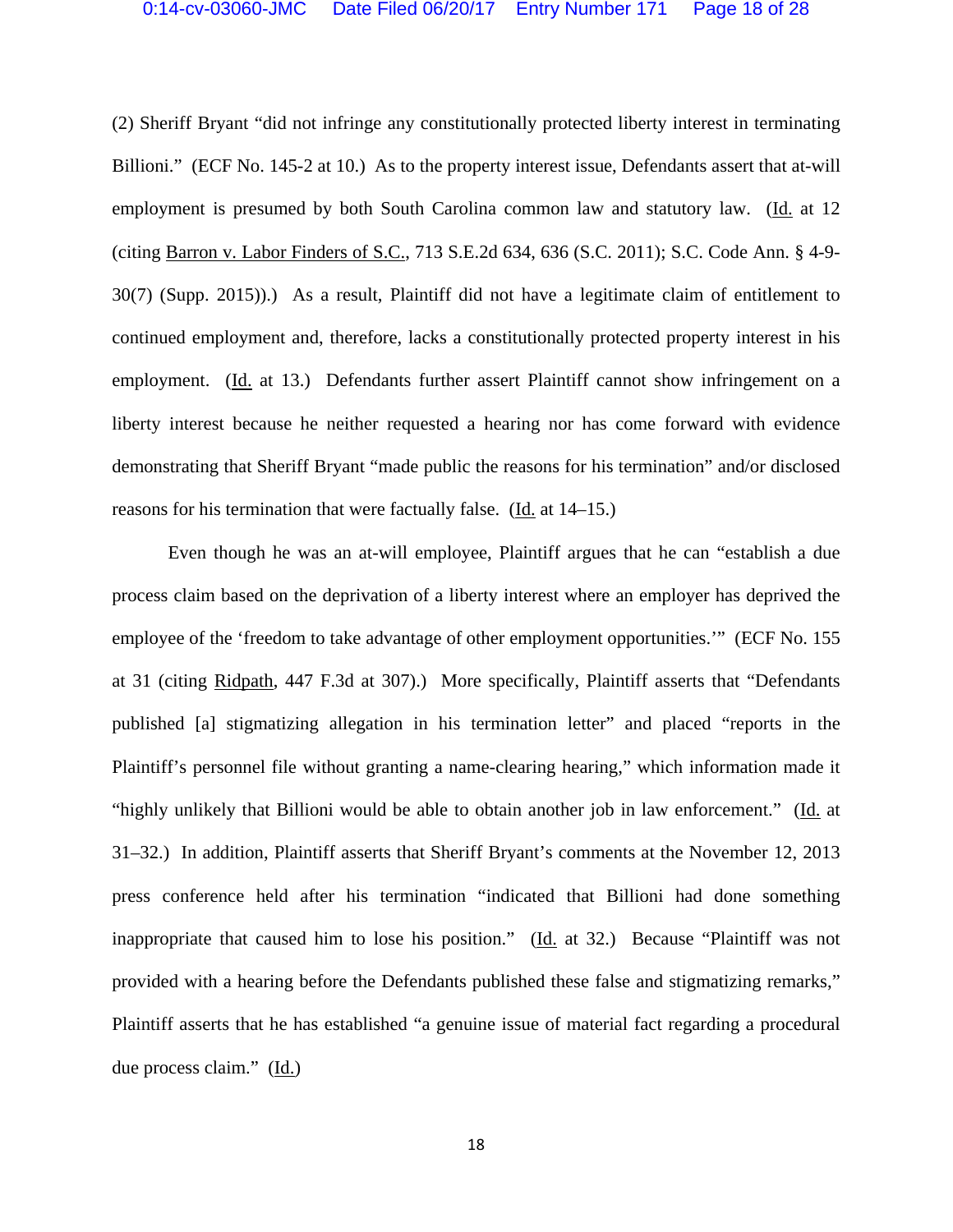# *4. Qualified Immunity*

 Sheriff Bryant argues that qualified immunity shields him from individual liability on Plaintiff's constitutional claims. (ECF No. 145-2 at 28–29.) Regarding Plaintiff's due process claims, Sheriff Bryant asserts that his actions in 2013 (i.e., terminating his at-will employment, notifying the CJA and other Detention Center staff about the termination) did not violate a clearly established constitutional right of Plaintiff. (Id. at 30.) As to the First Amendment claim, Sheriff Bryant asserts that "the state of the law at the time of Billioni's termination would not have made it clear to 'every reasonable official' that disciplining Billioni because of his violation of the confidentiality policy, regardless of the content of what he disclosed, violated his First Amendment rights." (Id. at 31.) Moreover, "because preexisting law had not settled beyond debate in 2013 that disciplining Billioni because he lied, disobeyed policy and engaged in protected speech violated clearly established federal law, Sheriff Bryant is entitled to qualified immunity." (Id. at 32 (citation omitted).)

 Because he has established a violation of his First Amendment right to speak as a citizen about a matter of public concern, Plaintiff opposes Sheriff Bryant's assertion of qualified immunity on the basis that "speech revealing serious governmental misconduct by law enforcement personnel has long been recognized as speech protected by the First Amendment." (ECF No. 155 at 27 (citing Andrew v. Clark, 561 F.3d 261(4th Cir. 2009)).) Therefore, Plaintiff urges the court to reject Sheriff Bryant's claim of qualified immunity. (Id.)

## B. The Court's Review

# *1. York County as a Defendant*

 Under the right circumstances, York County is the type of local government entity that may be sued under § 1983. E.g., Temple v. Oconee Cty., C/A No. 6:13-144-JFA-KFM, 2014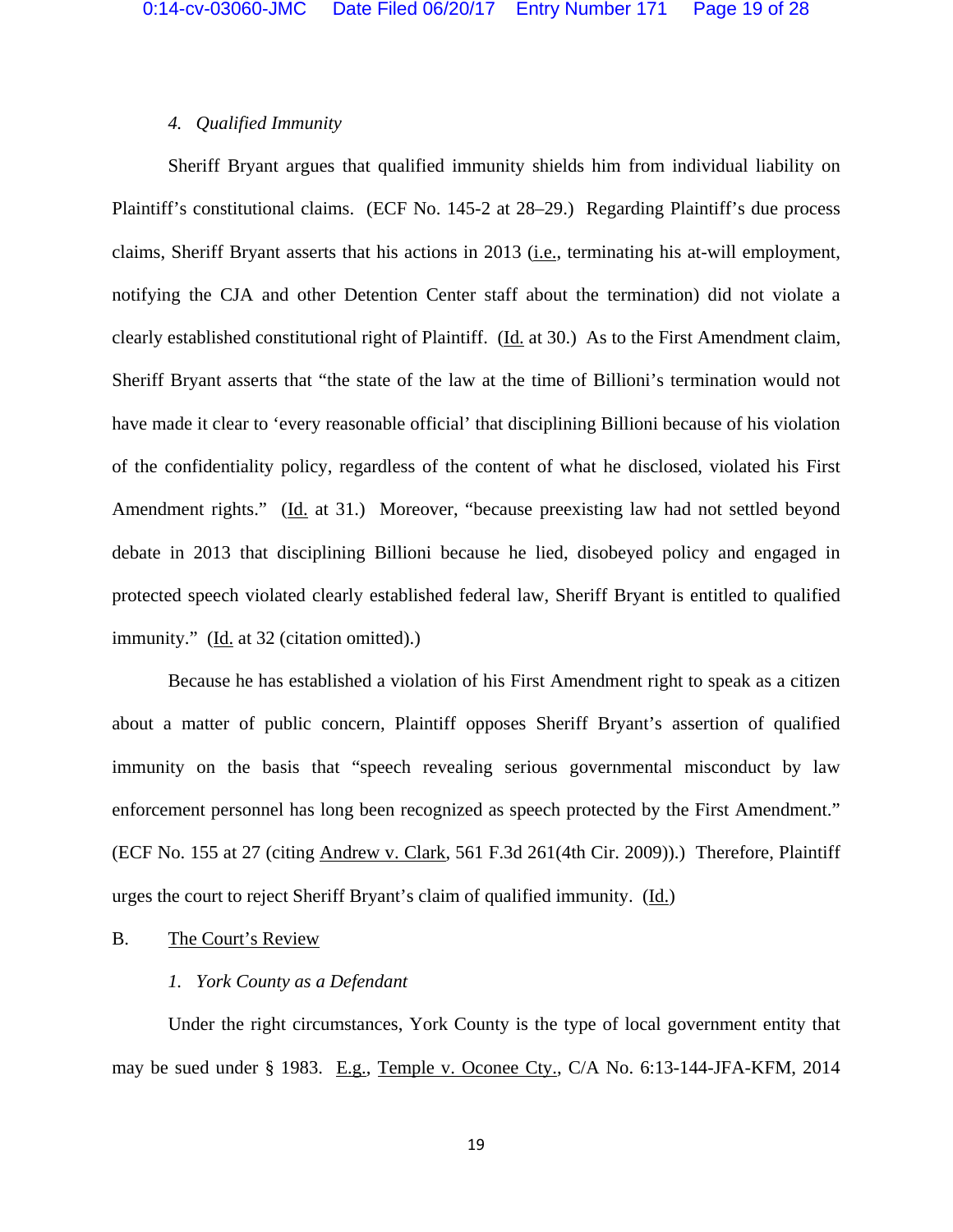WL 4417702, at \*13 (D.S.C. Sept. 8, 2014) (citing Lake Country Estates, Inc. v. Tahoe Reg'l Planning Agency, 440 U.S. 391, 401 (1979)). To impose liability on a municipality or other local government entity, a plaintiff must identify a "'policy' or 'custom' that caused the plaintiff's injury." Bd. of Cnty. Comm'rs v. Brown, 520 U.S. 397, 403 (1997) (quoting Monell, 436 U.S. at 694). "Locating a 'policy' ensures that a municipality [or local government entity] is held liable only for those deprivations resulting from the decisions of its duly constituted legislative body or of those officials whose acts may fairly be said to be those of the municipality [or the local government entity]." Id. at 403–04; see also, e.g., Carter v. Morris, 164 F.3d 215, 218 (4th Cir. 1999) ("Municipal policy may be found in written ordinances and regulations . . . in certain affirmative decisions of individual policymaking officials . . . or in certain omissions on the part of policymaking officials that manifest deliberate indifference to the rights of citizens.") (internal and external citations omitted). "When a plaintiff protests a single employment decision involving no violation pursuant to a municipal [or local government] policy and the decision was made by an official without final policymaking authority, the municipality [or local government entity] is not liable for § 1983 violations." Bryant v. Village of Bald Head Island, N.C., No. 7:14-cv-223-H, 2017 WL 1194347, at \*7 (E.D.N.C. Mar. 30, 2017) (citing Greensboro Prof'l Fire Fighters Ass'n, Local 3517 v. City of Greensboro, 64 F.3d 962, 963, 966 (4th Cir. 1995)).

 In this matter, Plaintiff seeks to hold York County liable for claims arising out of the alleged conduct of Sheriff Bryant and the correctional officers he employs to operate the Detention Center. Plaintiff argues that York County is liable because Sheriff Bryant had final decision-making authority to establish county policy with respect to Plaintiff's termination. "[W]hether an official had final policymaking authority is a question of state law." Pembaur v.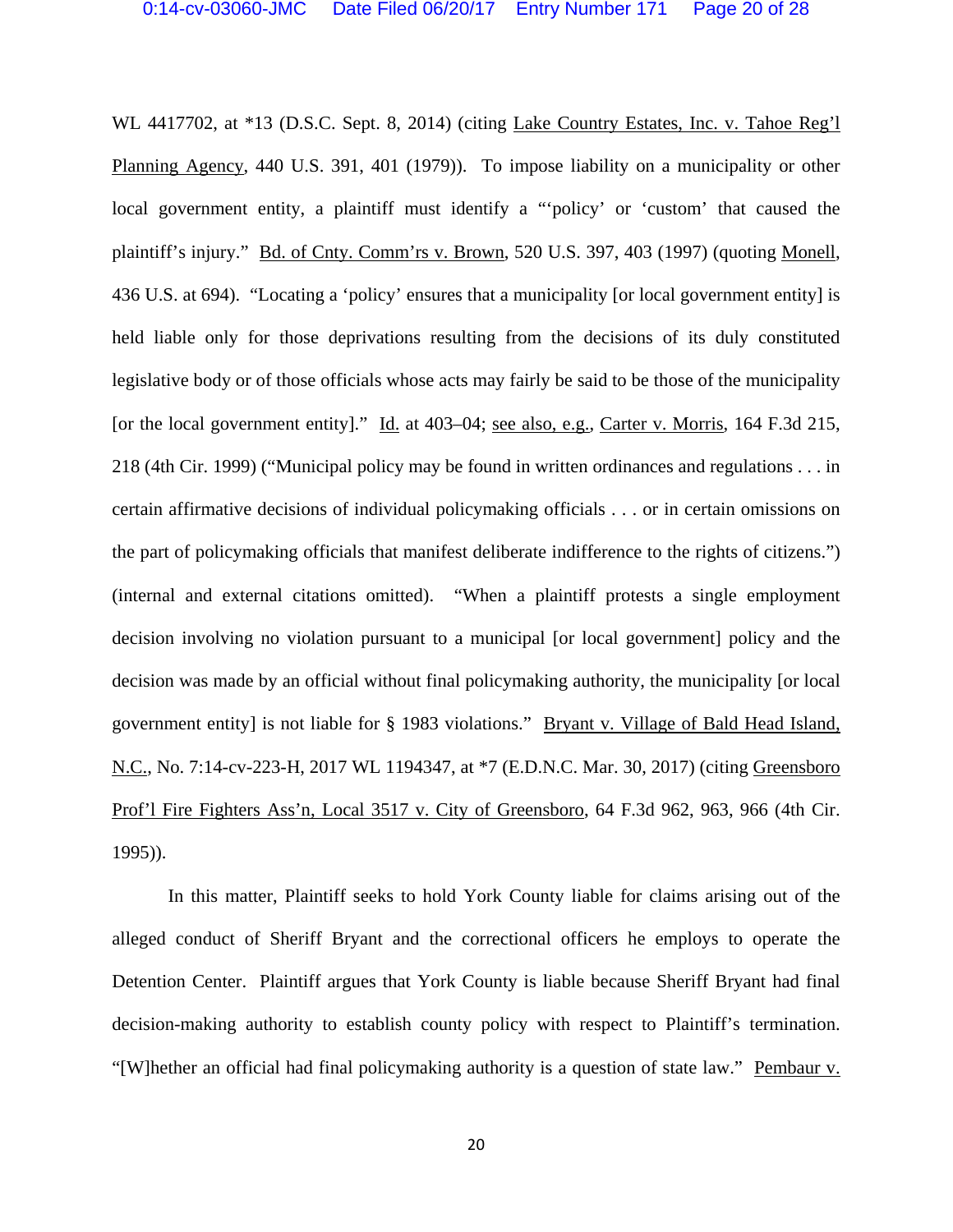City of Cincinnati, 475 U.S. 469, 483 (1986). In this regard, Plaintiff's position ignores that, by statute, the Detention Center is under the control of Sheriff Bryant and is not under the control of York County. See S.C. Code Ann. § 24-5-10 (Westlaw 2017); see also Roton v. Sparks, 244 S.E.2d 214, 216 (S.C. 1978) ("The 'detention center' maintained by Newberry County is the county jail within the meaning of Sections 24-5-10 of the 1976 Code of Laws, and is subject to the supervision of the sheriff."). Plaintiff's position further ignores that York County and Sheriff Bryant are "distinct and separate entities" such that correctional officers are solely employed and supervised by Sheriff Bryant. See Edwards v. Lexington Cnty. Sheriff's Dep't, 668 S.E.2d 125, 127 n.1 (S.C. 2010). ("However, under South Carolina law, the sheriff and sheriff's deputies are State, not county employees."); Patel v. McIntyre, 667 F. Supp. 1131, 1146 n.26 (D.S.C. 1987) ("The sheriff does not act as the 'county policymaker' as to law enforcement matters in South Carolina. He is not responsible for establishing 'binding county policy respecting [law enforcement] matters and [for adjusting] that policy for the county in changing circumstances.' Instead, the sheriff and the county are distinct and separate entities in South Carolina and the sheriff's actions or failures to act do not give rise to a section 1983 action against the county.") (internal and external citations omitted); Allen v. Fid. & Deposit Co., 515 F. Supp. 1185, 1189– 91 (D.S.C. 1981) (County cannot be held liable for actions of deputy sheriff because deputy sheriffs serve at pleasure of the Sheriff, not the County); see also Grayson v. Peed, 195 F.3d 692, 697 (4th Cir. 1999) ("As the county has no control over policy within the jail, it bears no concomitant responsibility.") (citing Monell, 436 U.S. at 694.)

 However, even assuming York County could be held responsible for the actions of Sheriff Bryant and the Detention Center's correctional officers, Plaintiff's evidence fails to demonstrate that his termination occurred in furtherance of any policy, custom, or practice of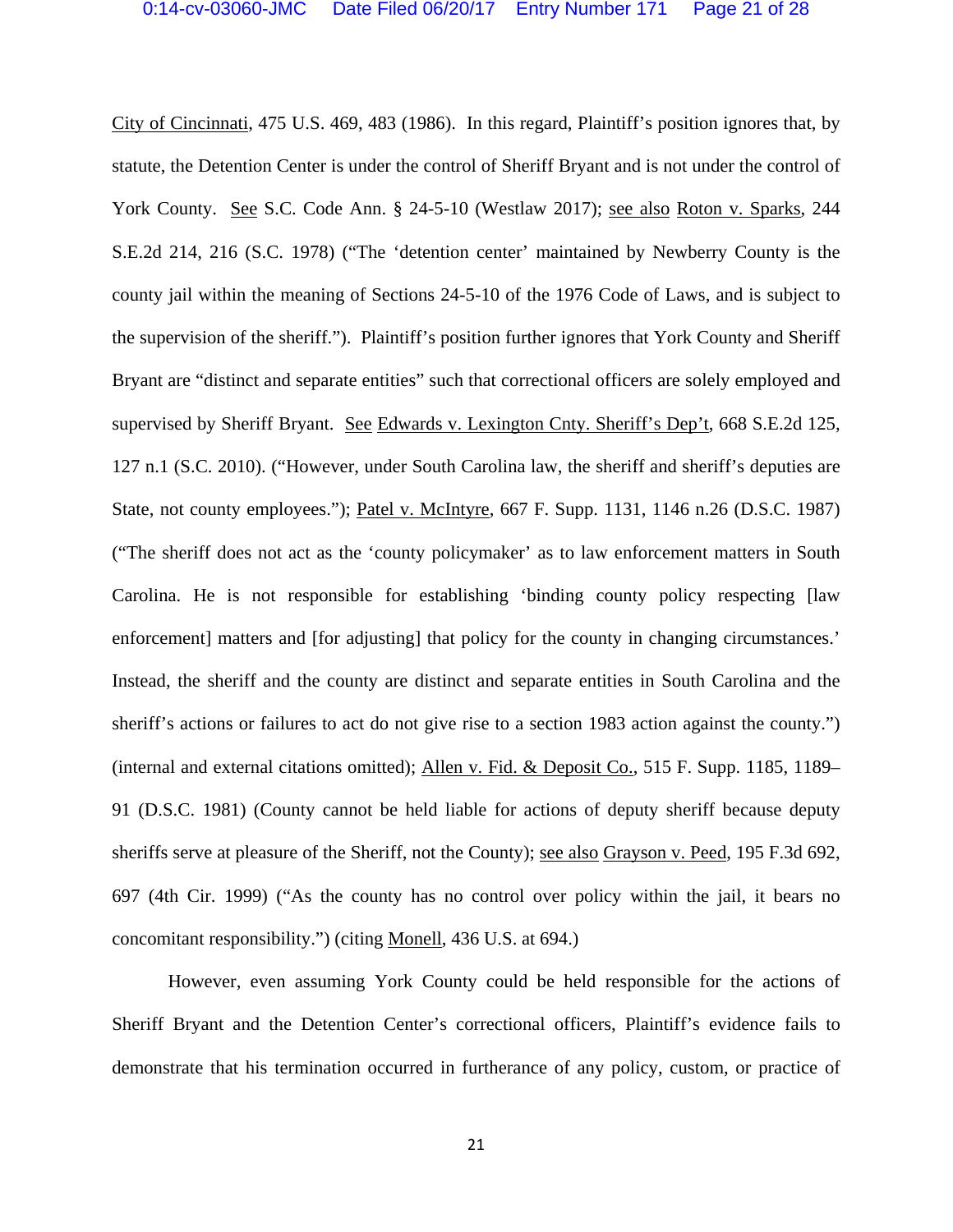York County, its agencies, or officials. See Monell, 436 U.S. at 694 ("[I]t is when execution of a government's policy or custom, whether made by its lawmakers or by those whose edicts or acts may fairly be said to represent official policy, inflicts the injury that the government as an entity is responsible under § 1983."). Accordingly, the court finds that York County is entitled to summary judgment on the claims alleged against it.

## *2. Free Speech Claims Against Sheriff Bryant*

 In this matter, Plaintiff asserts protection under the First Amendment for comments made to his wife on October 22, 2013, regarding what Plaintiff saw on a video recording of the incident that led to Joshua Grose's death. The first inquiry in a First Amendment § 1983 action is to determine whether Plaintiff "was speaking as a citizen upon a matter of public concern or as an employee about a matter of personal interest." Crouse, 848 F.3d at 583. "Determining whether speech was made in the course of an employee's job requires courts 'to engage in a 'practical' inquiry into the employee's 'daily professional activities.''" Id. at 584 (quoting Hunter v. Town of Mocksville, 789 F.3d 389, 397 (4th Cir. 2015)). Upon review of the job description for a Master Control Specialist (see ECF No. 145-6 at 227–230), the court finds that Plaintiff was not acting in the course of his ordinary employment or pursuant to his official job duties as a Master Control Specialist when he discussed the Grose incident with his wife at home while off duty. Therefore, the court is persuaded that Plaintiff has introduced sufficient evidence for a reasonable juror to conclude that Plaintiff was speaking as a citizen and not as a government employee.

 The court is further persuaded that the content of Plaintiff's speech, which involved allegations of "misconduct by public employees . . . possibly causing, or contributing to, the death of a man in their custody and control," raised a matter of public concern. See Edwards v.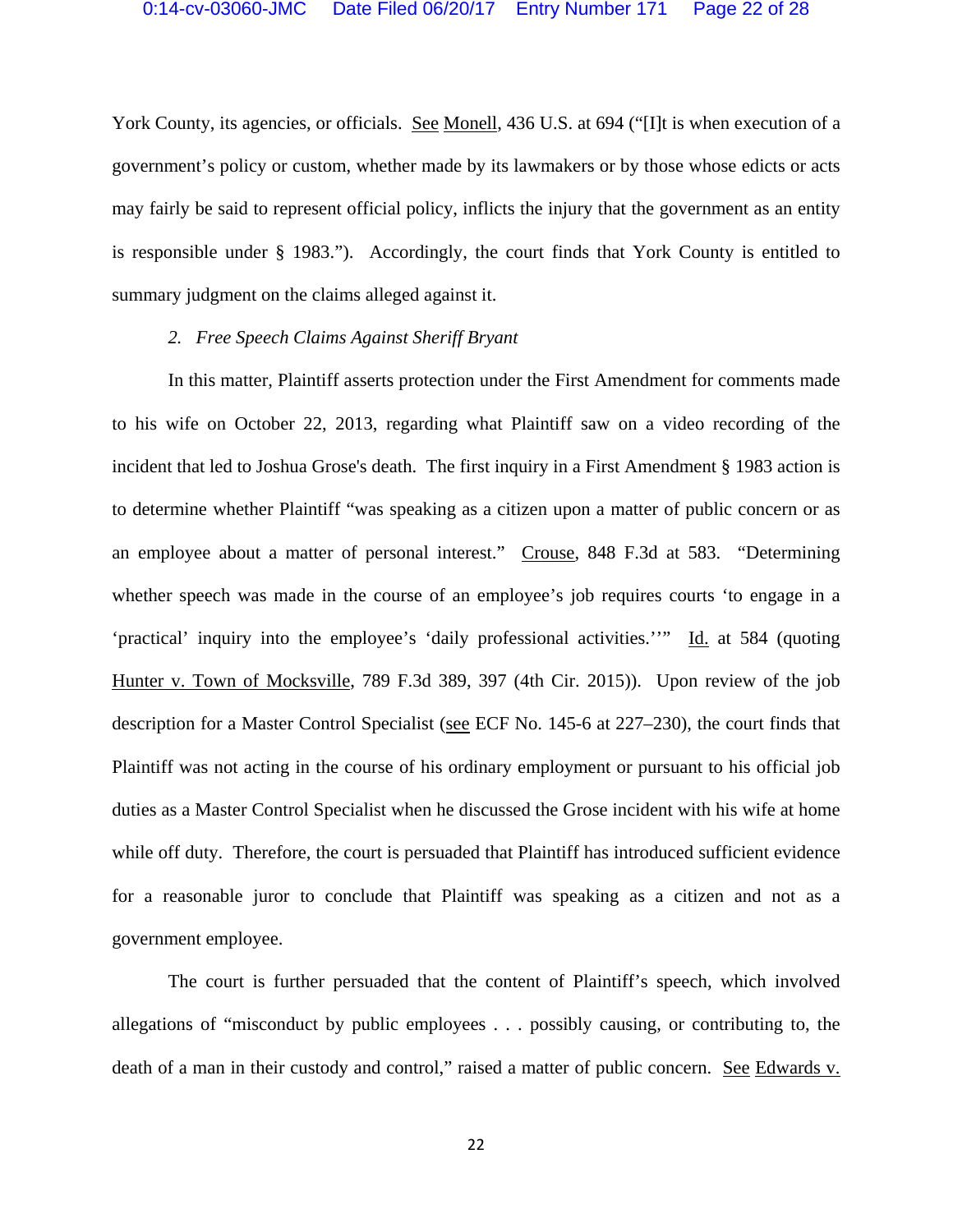City of Goldsboro, 178 F.3d 231, 247 (4th Cir. 1999) ("We have explained that the answer to the public concern inquiry rests on 'whether the public or the community is likely to be truly concerned with or interested in the particular expression, or whether it is more properly viewed as essentially a private matter between employer and employee.' In performing the public concern inquiry, we must examine the content, context, and form of the employees's speech in light of the entire record.") (citations omitted). More specifically, the court is persuaded after examining the content and context of Plaintiff's speech that statements describing alleged misconduct by correctional officers in a situation wherein an inmate died constituted matters of public concern. Brawner v. City of Richardson, Tex., 855 F.2d 187, 191–92 (5th Cir. 1988) ("The disclosure of misbehavior by public officials is a matter of public interest and therefore deserves constitutional protection, especially when it concerns the operation of a police department.").

 If Plaintiff engaged in speech as a citizen on a matter of public concern, the court must next balance "the public employee's interest in speaking on matters of public concern against the government's interest in providing effective and efficient government through its employees." Crouse, 848 F.3d at 585 (quoting McVey, 157 F.3d at 278). "For this inquiry, courts 'must take into account the context of the employee's speech . . . and the extent to which it disrupts the operation and mission of the agency.'" Id. (quoting McVey, 157 F.3d at 278). Upon review, the court observes that Sheriff Bryant did not make any showing of disruption within the YCSO due to the statements made by Plaintiff to his wife. However, even if the court takes into consideration any disruption caused by the internal investigation that was conducted by the YCSO, such disruption is clearly outweighed "by the public's interest in the disclosure of misconduct or malfeasance." Brawner, 855 F.2d at 192. Therefore, the court finds that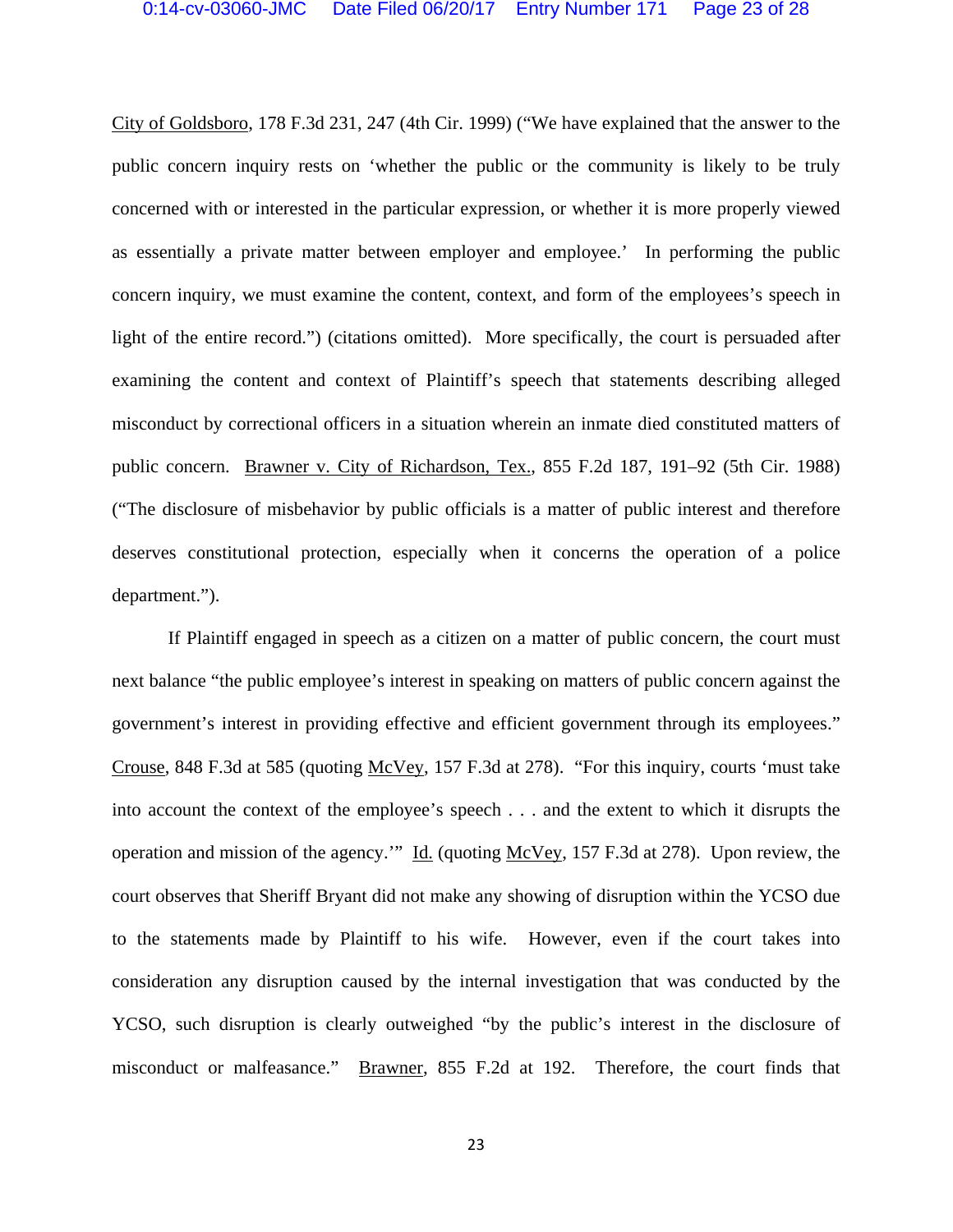Plaintiff's interest in speaking on a matter of public concern was greater than Sheriff Bryant's interest in preventing workplace disruption.

As to the third element of a First Amendment § 1983 claim,<sup>12</sup> Plaintiff "must show that his protected expression was a 'substantial' or 'motivating' factor in the employer's decision to terminate him." Wagner v. Wheeler, 13 F.3d 86, 90 (4th Cir. 1993) (citation omitted). In this case, Plaintiff has presented sufficient evidence for a reasonable juror to find that he was fired substantially for his speech. There is obviously a strong temporal link between when Sheriff Bryant learned about Plaintiff's speech on October 23, 2013, and Sheriff's Bryant's decision to fire Plaintiff on October 25, 2013. Moreover, in contrast to Sheriff Bryant's claims that he fired Plaintiff for lying, several documents in the record (i.e., the Notice of Termination<sup>13</sup> provided to Plaintiff and NET-101<sup>14</sup> filed with the South Carolina Department of Employment and Workforce) contradict Sheriff Bryant's assertions and/or support Plaintiff's assertion that he was fired for the statements he made to his wife about the Grose incident. In consideration of the foregoing, the court finds that a reasonable finder of fact could conclude from this evidence that Plaintiff's protected speech was a substantial factor in the decision to terminate him. Therefore, the court denies Sheriff Bryant's Motion for Summary Judgment as to Plaintiff's claim under §

 $12$  "The third prong is a question of fact best resolved on 'summary judgment only in those instances when there are no causal facts in dispute.'" Lane v. Anderson, 660 F. App'x 185, 191 (4th Cir. 2016) (quoting <u>Love–Lane v. Martin,</u> 355 F.3d 766, 776 (4th Cir. 2004)).<br><sup>13</sup> The Notice of Termination establishes that Plaintiff was possibly terminated because he

conveyed information in violation of the YCSO's confidentiality provisions. (ECF No. 145-6 at 260 (referencing (ECF No. 145-6 at 221 § VII ¶¶ 1–3.))

<sup>&</sup>lt;sup>14</sup> "The NET-101 is the online method for replying to unemployment claims filed by employees or Request for Separation Information." South Carolina Business One Stop, https://www. scbos.sc.gov/Partners /DEWNET101 (last visited June 19, 2017). The NET-101 states that Plaintiff was terminated for "Unsatisfactory Work/Performance" based on the "Violation of Code of Ethics, Employee Rules of Conduct and Confidential I[n]formation Policy of the York County Sheriff's Office." (ECF No. 155-6 at 5.) Moreover, Plaintiff's work performance "[h]urt [the] credibility of [the] Sheriff's office." (Id.)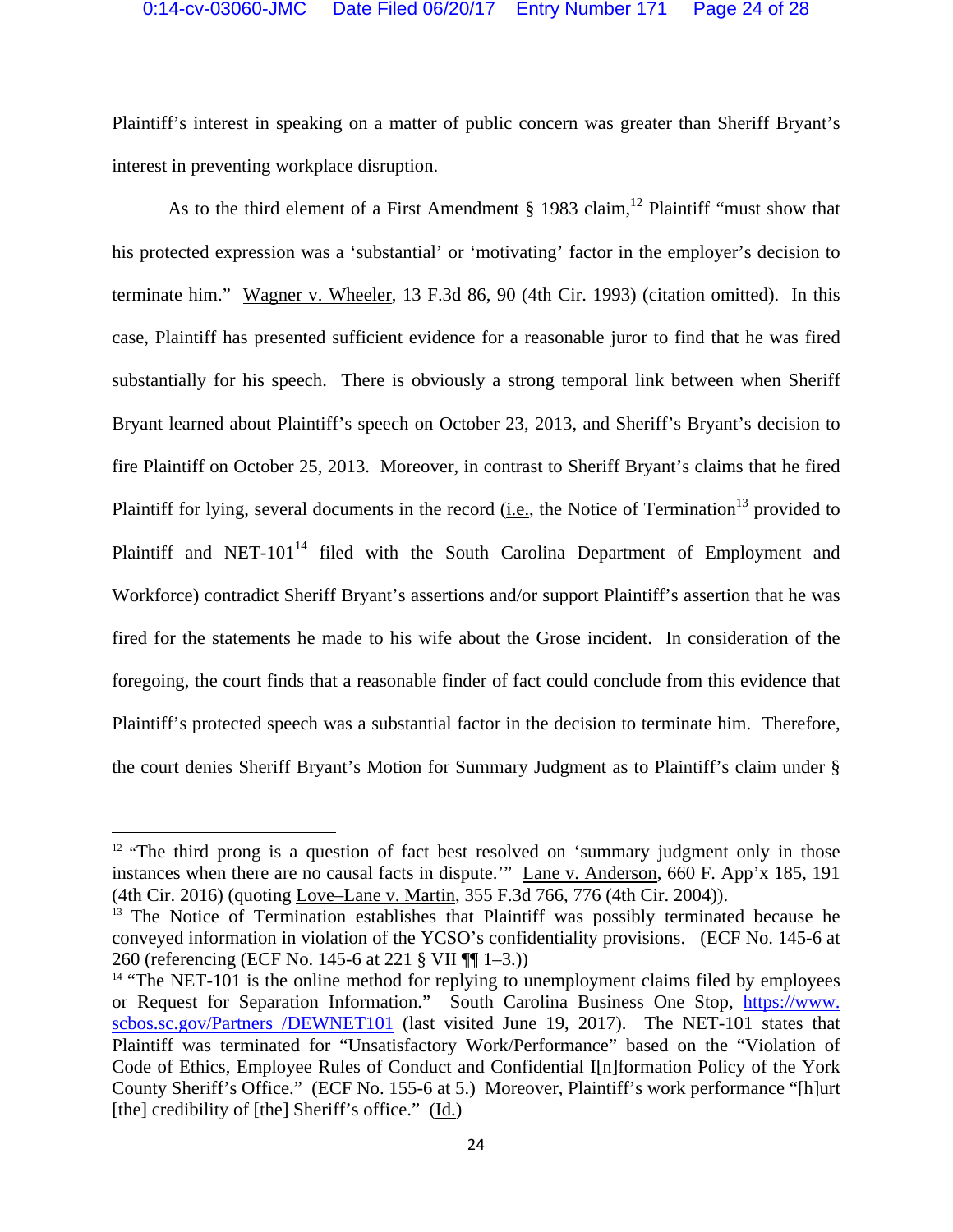1983 alleging violation of his right to free speech under the First Amendment.

 In addition to his outright opposition to Plaintiff's First Amendment § 1983 claim, Sheriff Bryant also contends he is entitled to qualified immunity. Because the aforementioned three-part inquiry resulted in a finding that Plaintiff's speech should be accorded First Amendment protection, the court now only has to consider whether such rights were "clearly established" at the time of the events at issue. This analysis does "not require a case directly on point" in order to conclude that the law was clearly established, "but existing precedent must have placed the statutory or constitutional question beyond debate." Liverman v. City of Petersburg, 844 F.3d 400, 411 (4th Cir. 2016) (citing Ashcroft v. al–Kidd, 563 U.S. 731, 741 (2011)). Upon review, the court is inclined to find that qualified immunity is not applicable because a reasonable officer in Sheriff's Bryant's position would have known of the clearly established right to free speech and that Plaintiff's termination violated that right. See Hunter, 789 F.3d at  $401-02$ .<sup>15</sup>

<sup>&</sup>lt;sup>15</sup> In Hunter, the Fourth Circuit opined:

Turning to the right at issue here—namely First Amendment expressive rights of public employees—we have expressly held that "it was clearly established in the law of this Circuit in September 2009 that an employee's speech about serious governmental misconduct, and certainly not least of all serious misconduct in a law enforcement agency, is protected." Durham, 737 F.3d at 303–04 (citation omitted). As discussed in greater detail above, in Durham, a police officer claimed he was terminated in retaliation for speaking out about law enforcement misconduct. The plaintiff officer wrote a report about an incident involving the use of force and refused to bow to pressure to revise the report. After the plaintiff officer sent written materials including the report to, among others, the Governor of Maryland, he was fired. We called this situation "no ordinary workplace dispute" and made clear that "where public employees are speaking out on government misconduct, their speech warrants protection." Id. at 303 (quotation marks and citation omitted).

In holding that "it was clearly established in the law of this Circuit" in 2009 that "an employee's speech about serious governmental misconduct," and especially "serious misconduct in a law enforcement agency, is protected," Durham, 737 F.3d at 303–04, we relied on Andrew, 561 F.3d at 266–68. In Andrew, we concluded that an officer had stated a claim under the First Amendment where he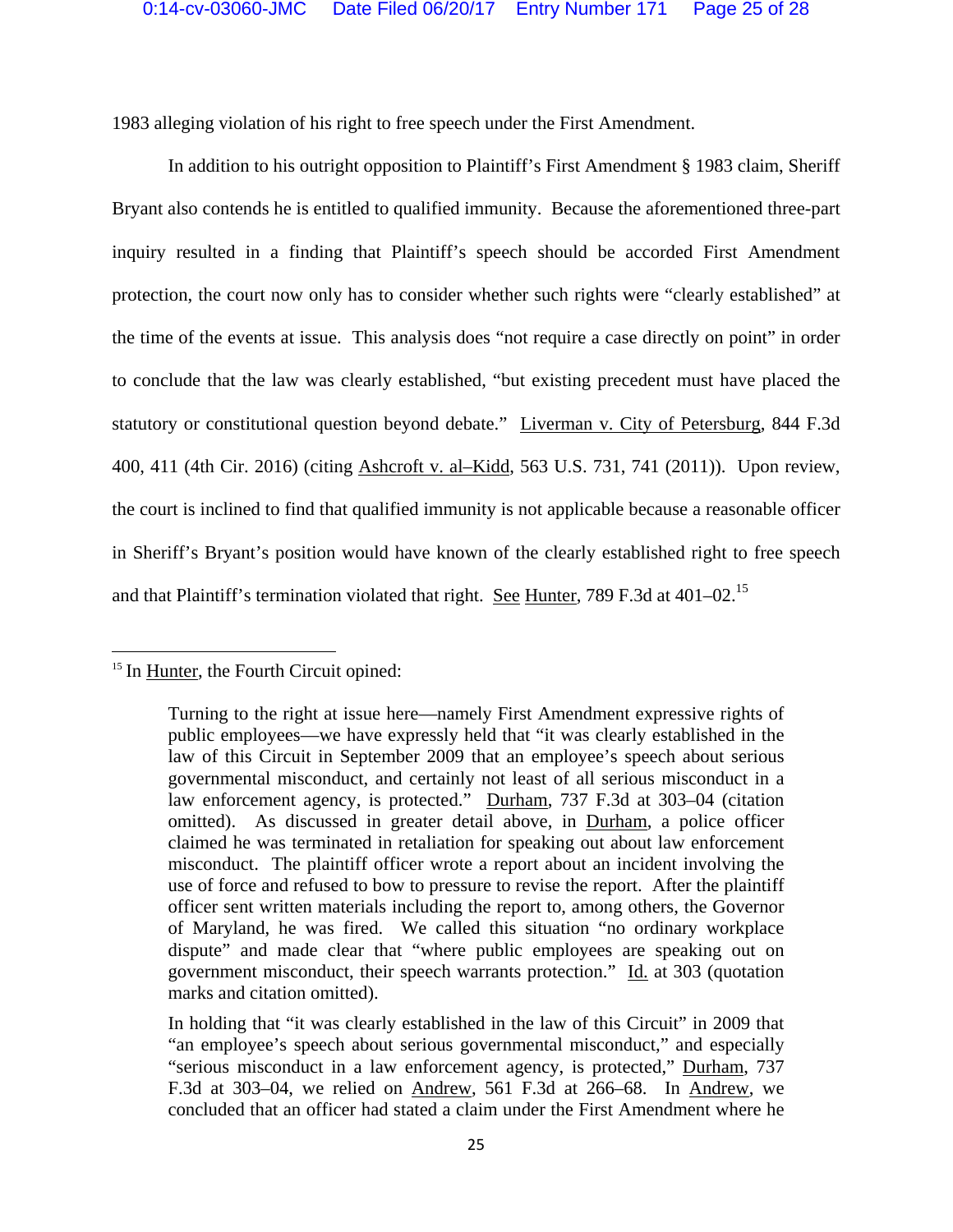# *3. Sheriff's Bryant's Alleged Deprivation of a Liberty Interest*

As the basis for his procedural due process claim for deprivation of a liberty interest, Plaintiff asserts that Sheriff Bryant's conduct deprived him of further job opportunities in law enforcement. (E.g., ECF No. 155 at 31–32.) The first inquiry regarding this type of claim focuses on whether the communications complained of "constitute a charge of serious character defect" implying "the existence of serious character defects such as dishonesty or immorality." Ridpath, 447 F.3d at 308 (citation omitted). Viewing the facts in the light most favorable to Plaintiff, the court finds that Sheriff Bryant's comments at the November 12, 2013 press conference in conjunction with documentation created by the YCSO to communicate that Plaintiff was terminated for violating the YCSO's Code of Ethics and Rules of Conduct (i.e., the Notice of Termination and the NET-101) do not fall within the realm of conduct that could imply "serious character defect." See, e.g., Brown v. Montgomery County, 470 F. App'x 87, 91 (3d) Cir. 2012) (claim by plaintiff that defendants published articles in newspapers referring to employees' conduct as "malfeasance" and claiming that "employees violated county code by having alcohol on county property [and] . . . violated the county's code of ethics by engaging in inappropriate behavior" did not satisfy the stigma prong of the stigma-plus test). Therefore,

<u> 1989 - Johann Stein, marwolaethau a gweledydd a ganlad y ganlad y ganlad y ganlad y ganlad y ganlad y ganlad</u>

Hunter, 789 F.3d at 401–02.

alleged retaliation for releasing to the media an internal report he had authored questioning a police shooting and the investigation into the shooting. Id. at 261– 62. As Judge Wilkinson noted in his concurring opinion, it would be "inimical to First Amendment principles to treat too summarily those who bring, often at some personal risk, [the government's] operations into public view." Id. at 273 (Wilkinson, J., concurring). In Judge Wilkinson's lyrical words, "[i]t is vital to the health of our polity that the functioning of the ever more complex and powerful machinery of government not become democracy's dark lagoon." Id.

Andrew and Durham clearly established that, long before the December 2011 speech and retaliation at issue here, "speech about serious governmental misconduct, and certainly not least of all serious misconduct in a law enforcement agency, is protected." Durham, 737 F.3d at 303–04 (citation omitted).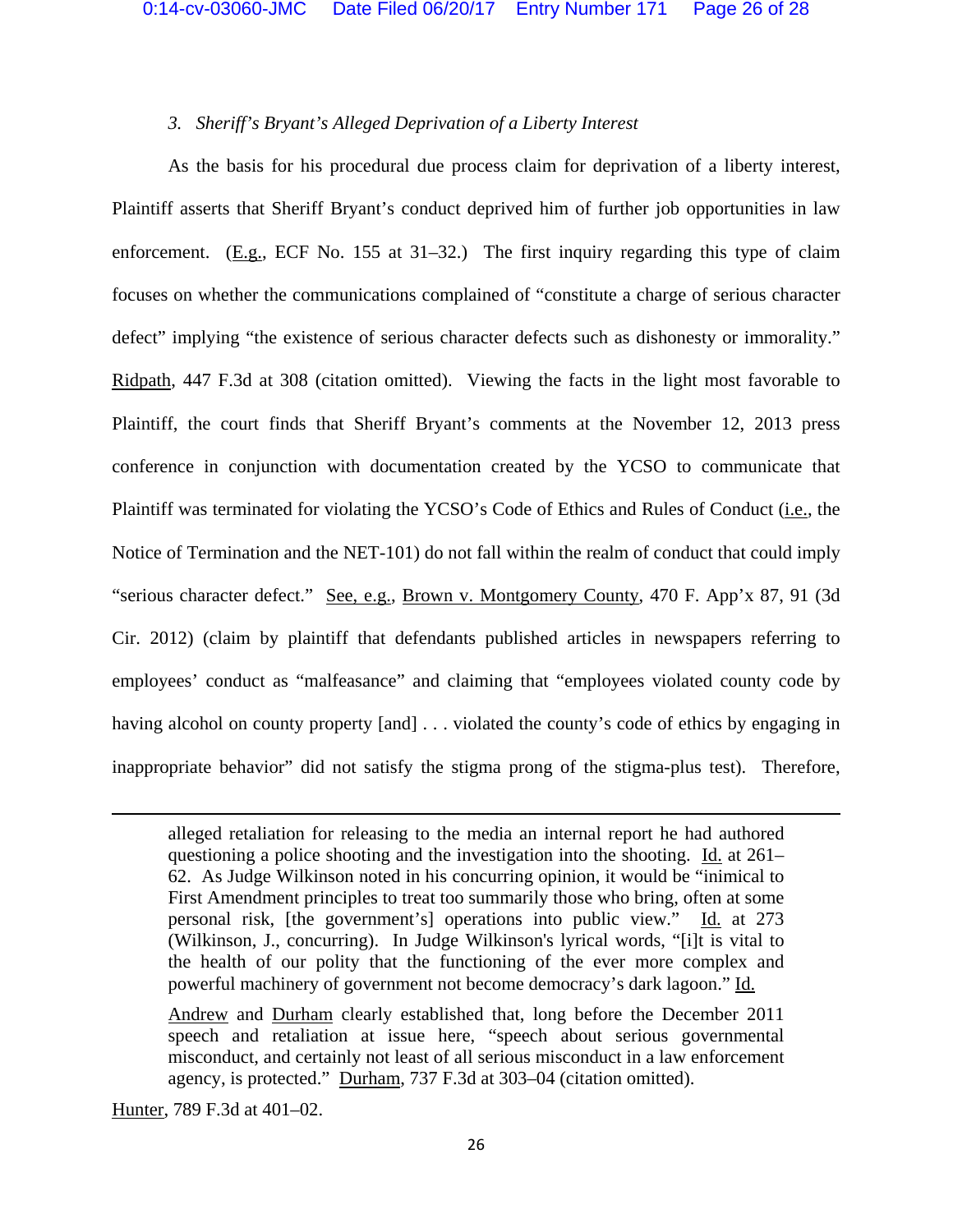because the aforementioned communications were not sufficiently stigmatizing, the court finds that Plaintiff's evidence fails to sufficiently implicate a liberty interest under the Due Process Clause. Accordingly, Sheriff Bryant is entitled to summary judgment as to this claim.

# *4. Sheriff's Bryant's Alleged Deprivation of a Property Interest*

 In this action, Plaintiff has attempted to assert that Sheriff Bryant deprived him of a protected property interest in his job as a Master Control Specialist in violation of the Due Process Clause of the Fourteenth Amendment. "Whether a plaintiff has a protectable property interest under the Due Process Clause turns upon the plaintiff's property rights under state law." Foreman v. Griffith, 81 F. App'x 432, 436 (4th Cir. 2003) (citing Bd. of Regents of State Colleges v. Roth, 408 U.S. 564, 577 (1972)). Here, Plaintiff does not contest that he was employed at-will by the YCSO. Moreover, Plaintiff fails to identify any employment policy or mutually explicit understanding that would support a claim of entitlement to his employment as a correctional officer.<sup>16</sup> As such, he is unable to assert any property interest in his continued employment with the YCSO. Accordingly, Sheriff Bryant is entitled to summary judgment on Plaintiff's claim alleging a property interest protected by procedural due process.

## **V. CONCLUSION**

 Upon careful consideration of the entire record, the court hereby **GRANTS IN PART AND DENIES IN PART** the Motion for Summary Judgment (ECF No. 145) of Defendants York County and Sheriff Bruce Bryant, individually and in his official capacity as York County

<sup>&</sup>lt;sup>16</sup> Although Plaintiff may have been entitled to challenge his termination through the Detention Center's employee grievance policy (see ECF No. 145-6 at 225–26), "such grievance rights do not establish a property interest in employment." See Newton v. S.C. Dep't of Pub. Safety, C.A. No. 6:10-cv-01781-JMC, 2011 WL 4435761, at \*3 n.1 (D.S.C. Sept. 23, 2011) (citing Bunting v. City of Columbia, 639 F.2d 1090, 1093–95 (4th Cir. 1981)). The court notes that Plaintiff acknowledged reviewing the applicable grievance policy, but did not attempt to use it. (ECF No. 145-6 at 29:22–30:5.)